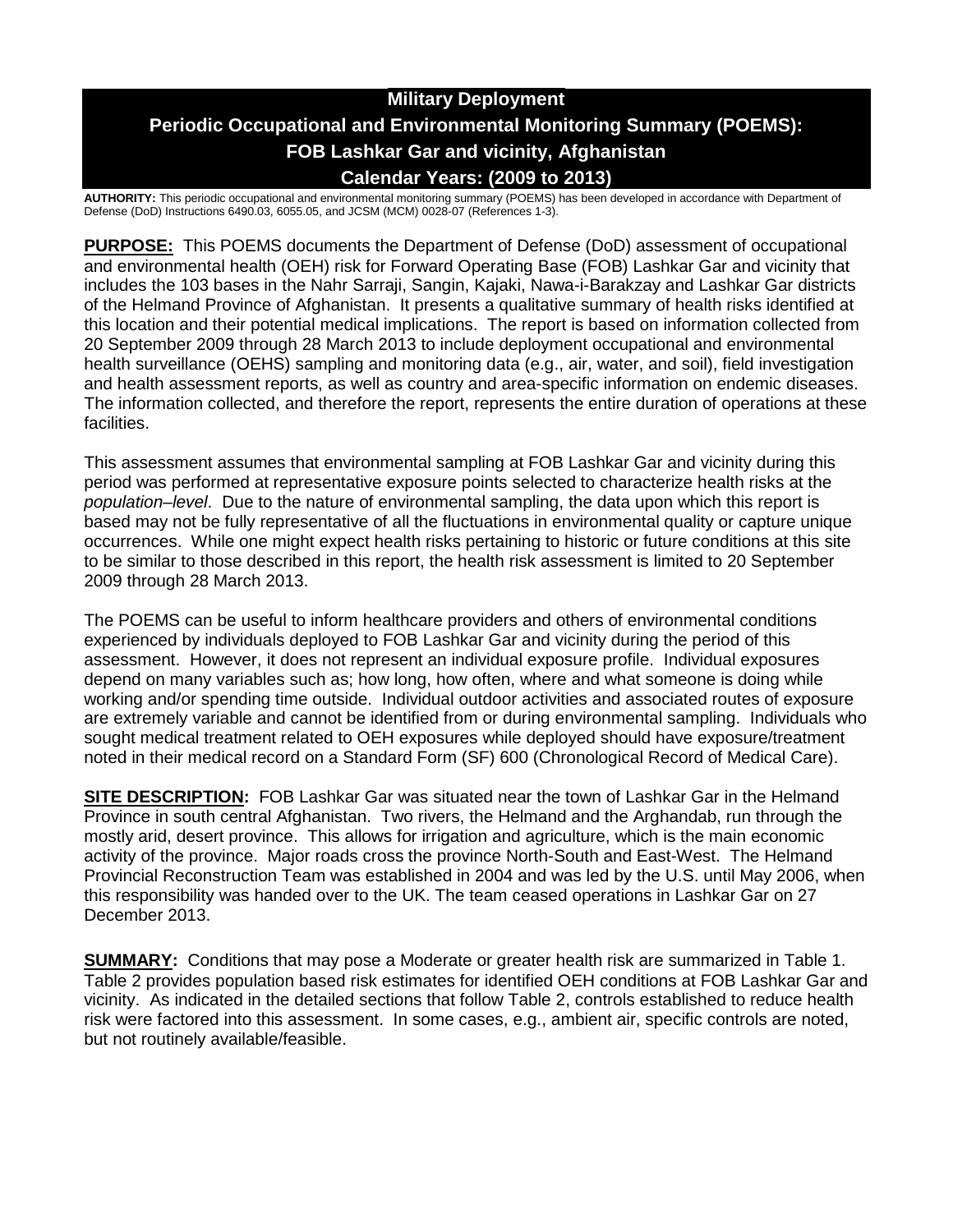### **Table 1: Summary of Occupational and Environmental Conditions with MODERATE or Greater Health Risk**

#### *Short-term health risks & medical implications:*

The following hazards may be associated with potential acute health effects in some personnel during deployment at FOB Lashkar Gar and vicinity that includes the 103 bases in the Nahr Sarraji, Sangin, Kajaki, Nawa-i-Barakzay and Lashkar Gar districts of the Helmand Province of Afghanistan:

Food/waterborne diseases (e.g., bacterial diarrhea, hepatitis A, typhoid/paratyphoid fever, diarrhea-cholera, diarrhea protozoal, brucellosis, hepatitis E); other endemic diseases (malaria, cutaneous leishmaniasis (acute), Crimean-Congo hemorrhagic fever, sandfly fever, scrub typhus (mite-borne), leptospirosis, Tuberculosis (TB), rabies, anthrax, Q fever); and heat stress. For food/waterborne diseases (e.g., bacterial diarrhea, hepatitis A, typhoid/paratyphoid fever, diarrhea-cholera, diarrhea-protozoal, brucellosis, hepatitis E), if ingesting local food and water, the health effects can temporarily incapacitate personnel (diarrhea) or result in prolonged illness (hepatitis A, typhoid/paratyphoid fever, brucellosis, hepatitis E). Risks from food/waterborne diseases may have been reduced with preventive medicine controls and mitigation, which includes hepatitis A and typhoid fever vaccinations and only drinking from approved water sources in accordance with standing CENTCOM policy. For other vector-borne endemic diseases (malaria, cutaneous leishmaniasis (acute), Crimean-Congo hemorrhagic fever, sandfly fever, scrub typhus (mite-borne), these diseases may constitute a significant risk due to exposure to biting vectors; risk reduced to 'Low' by proper wear of the treated uniform, application of repellent to exposed skin, bed net use, and appropriate chemoprophylaxis, as well as minimizing areas of standing water and other vectorbreeding areas. For water contact diseases (leptospirosis) activities involving extensive contact with surface water increase risk. For respiratory diseases (TB), personnel in close-quarter conditions could have been at risk for person-to-person spread. Animal contact diseases (rabies, anthrax, Q fever), pose year-round risk. For heat stress, risk can be greater during months of April through October, and greater for susceptible persons including those older than 45, of low fitness level, unacclimatized, or with underlying medical conditions. Risks from heat stress may have been reduced with preventive medicine controls, work-rest cycles, proper hydration and nutrition, and mitigation.

Air quality: For inhalable coarse particulate matter less than 10 micrometers in diameter (PM<sub>10</sub>), the PM<sub>10</sub> overall short-term risk was not evaluated due to no available data. For inhalable fine particulate matter less than 2.5 micrometers in diameter  $(PM<sub>2.5</sub>)$ , the PM<sub>2.5</sub> overall short-term risk was not evaluated due to insufficient data. However, exposures to PM<sub>10</sub> and PM<sub>2.5</sub> may vary, as conditions may vary, and may result in mild to more serious short-term health effects (e.g., eye, nose or throat and lung irritation) in some personnel while at this site, particularly exposures to high levels of dust such as during high winds or dust storms. For  $PM_{10}$  and  $PM_{2.5}$ , certain subgroups of the deployed forces (e.g., those with pre-existing asthma/cardio-pulmonary conditions) are at greatest risk of developing notable health effects. For burn pits, the short-term risks for  $PM_{10}$  for  $PM_{2.5}$  were not evaluated due to insufficient data - see Section 10.7. For burn pits, exposures may vary, and exposure to high levels of  $PM_{10}$  and to  $PM_{2.5}$  in the smoke may also result in mild to more serious short-term health effects (e.g., eye, nose or throat and lung irritation) in some personnel and certain subgroups while at this site. Although most short-term health effects from exposure to particulate matter and burn pit smoke should have resolved postdeployment, providers should be prepared to consider the relationship between deployment exposures and current complaints. Some individuals may have sought treatment for acute respiratory irritation during their time at FOB Lashkar Gar and vicinity. Personnel who reported with symptoms or required treatment while at this site should have exposure and treatment noted in medical record (e.g., electronic medical record and/or on a Standard Form (SF) 600 (Chronological Record of Medical Care).

#### *Long-term health risks & medical implications:*

The following hazards may be associated with potential chronic health effects in some personnel during deployment at FOB Lashkar Gar and vicinity that includes the 103 bases in the Nahr Sarraji, Sangin, Kajaki, Nawa-i-Barakzay and Lashkar Gar districts of the Helmand Province of Afghanistan:

Air quality: For inhalable fine particulate matter less than 2.5 micrometers in diameter (PM<sub>2.5</sub>), the overall long-term risk was not evaluated due to insufficient data. Inhalable coarse particulate matter less than 10 micrometers in diameter  $(PM_{10})$  was not evaluated for long-term risk due to no available health guidelines and no available data. However, the area is a dusty desert environment, and conditions may have varied. In addition, for burn pits, the long-term risk for PM<sub>2.5</sub> was not evaluated due to insufficient data. For burn pits,  $PM_{10}$  was not evaluated for long-term risk due to no available health guidelines and due to no available data. For burn pits, see Section 10.7. However, exposures may vary, as conditions may have varied. For inhalational exposure to high levels of dust,  $PM_{10}$  and  $PM_{2.5}$ , such as during high winds or dust storms, and for exposure to burn pit smoke, it is considered possible that some otherwise healthy personnel who were exposed for a long-term period to dust and particulate matter could develop certain health conditions (e.g., reduced lung function, cardiopulmonary disease). Personnel with a history of asthma or cardiopulmonary disease could potentially be more likely to develop such chronic health conditions. While the dust and particulate matter exposures and exposures to burn pits are acknowledged, at this time there were no specific recommended, post-deployment medical surveillance evaluations or treatments. Providers should still consider overall individual health status (e.g., any underlying conditions/susceptibilities) and any potential unique individual exposures (such as burn pits/barrels, incinerators, occupational or specific personal

> Page 2 of 24 Reviewed by CENTCOM SG (07 August 2015) Final Approval Date (12 February 2016)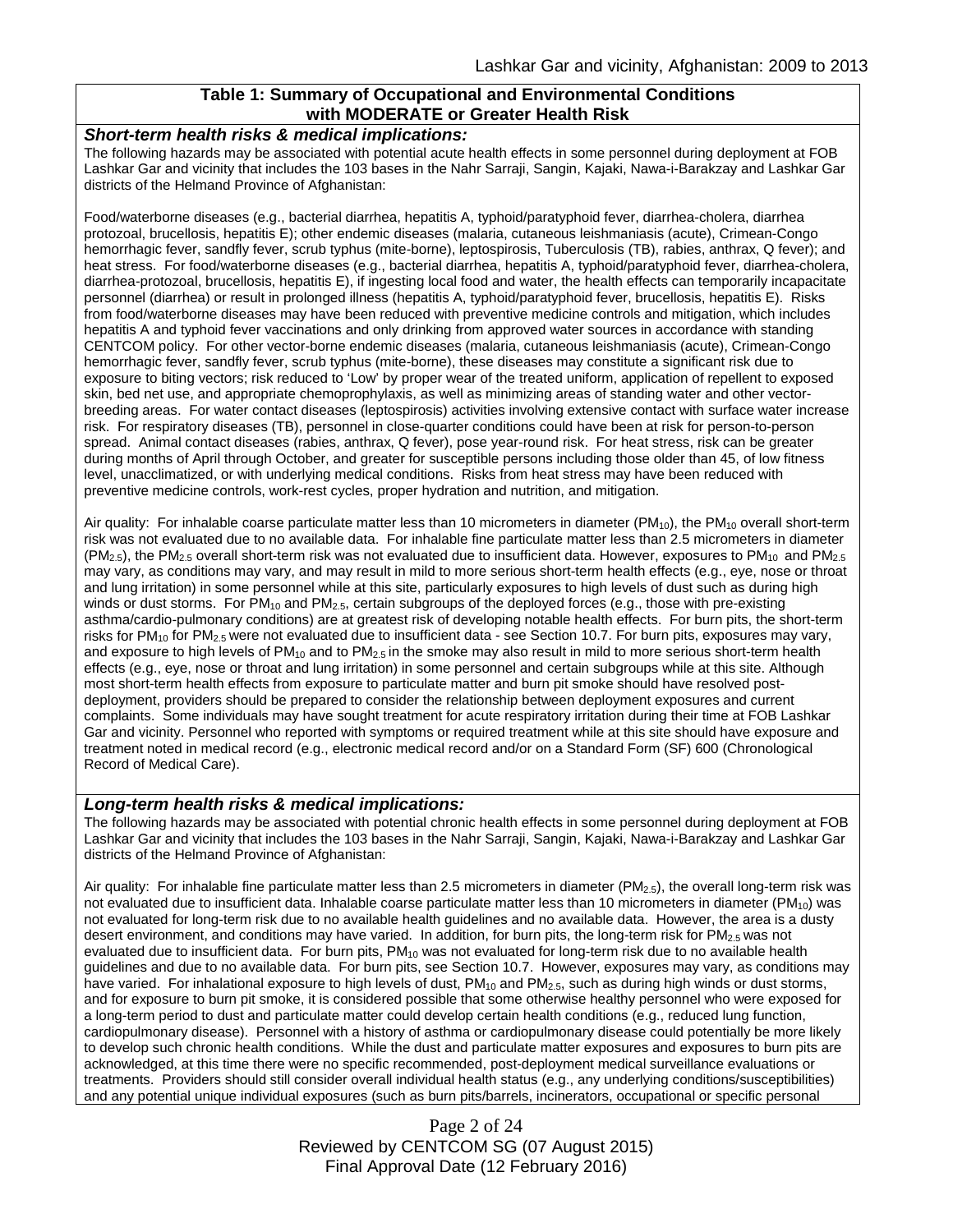dosimeter data) when assessing individual concerns. Certain individuals may need to be followed/evaluated for specific occupational exposures/injuries (e.g., annual audiograms as part of the medical surveillance for those enrolled in the Hearing Conservation Program; and personnel covered by Respiratory Protection Program and/or Hazardous Waste/Emergency Responders Medical Surveillance).

> Page 3 of 24 Reviewed by CENTCOM SG (07 August 2015) Final Approval Date (12 February 2016)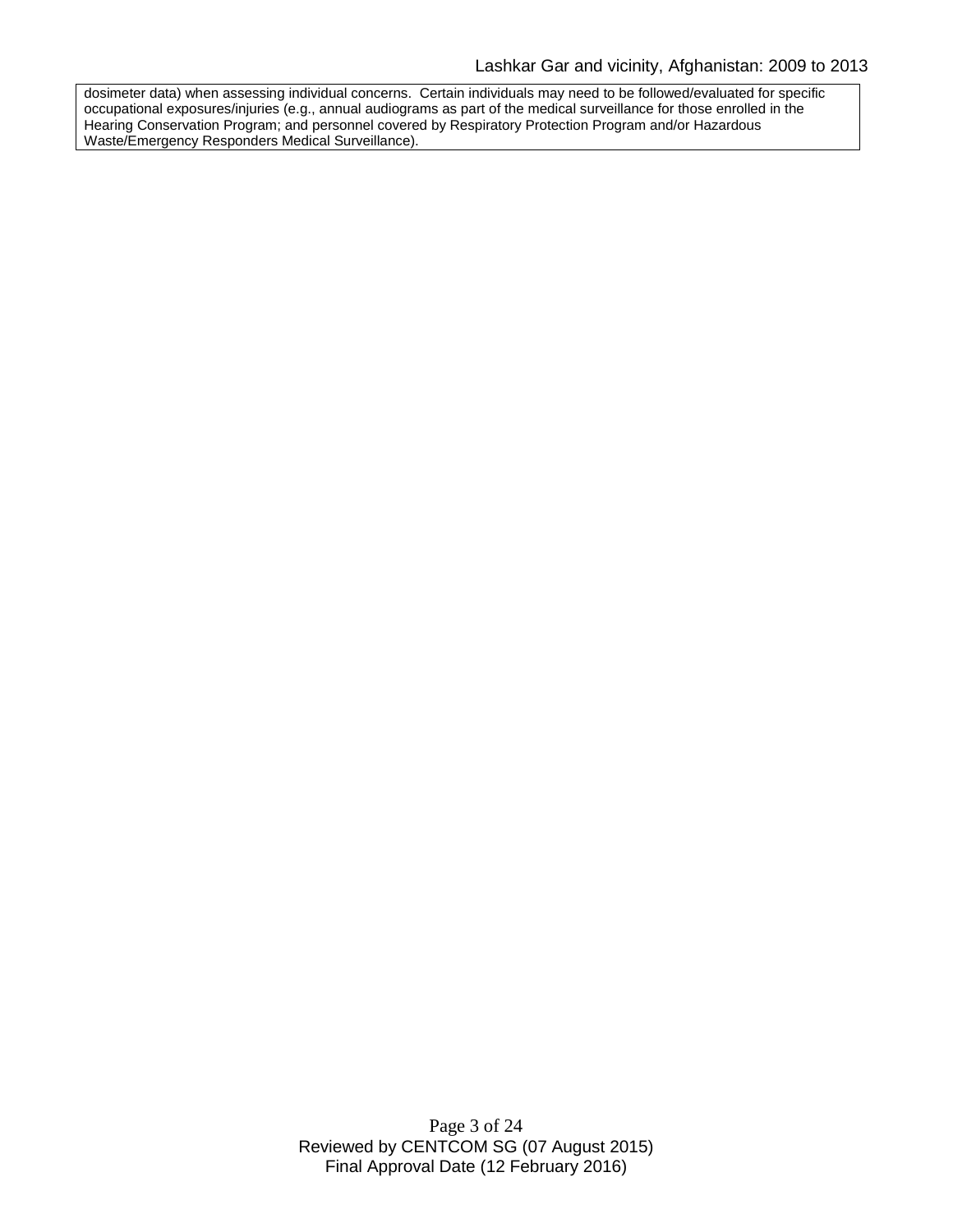### **Table 2. Population-Based Health Risk Estimates - FOB Lashkar Gar and vicinity that includes the 103 bases in the Nahr Sarraji, Sangin, Kajaki, Nawa-i-Barakzay and Lashkar Gar districts of the Helmand Province of Afghanistan.1, 2**

| Source of<br><b>Identified Health</b><br>Risk <sup>3</sup>                                        | Unmitigated Health Risk Estimate <sup>4</sup>                                                                                                                                                                                                                                                                                                                                                                                                                                                                                                                                                                                                     | <b>Control Measures</b><br>Implemented                                                                                                                 | <b>Residual Health Risk Estimate<sup>4</sup></b>                                                                                                                                                                                                                                                                                                                                                                                                                                                                                                                                                                                                  |
|---------------------------------------------------------------------------------------------------|---------------------------------------------------------------------------------------------------------------------------------------------------------------------------------------------------------------------------------------------------------------------------------------------------------------------------------------------------------------------------------------------------------------------------------------------------------------------------------------------------------------------------------------------------------------------------------------------------------------------------------------------------|--------------------------------------------------------------------------------------------------------------------------------------------------------|---------------------------------------------------------------------------------------------------------------------------------------------------------------------------------------------------------------------------------------------------------------------------------------------------------------------------------------------------------------------------------------------------------------------------------------------------------------------------------------------------------------------------------------------------------------------------------------------------------------------------------------------------|
| <b>AIR</b>                                                                                        |                                                                                                                                                                                                                                                                                                                                                                                                                                                                                                                                                                                                                                                   |                                                                                                                                                        |                                                                                                                                                                                                                                                                                                                                                                                                                                                                                                                                                                                                                                                   |
| Particulate<br>matter less<br>than 10<br>micrometers in<br>diameter<br>$(PM_{10})$                | Short-term: Not evaluated due to no<br>available data to characterize risk.<br>Acute health effects (e.g., upper<br>respiratory tract irritation) may be more<br>pronounced during peak days. More<br>serious effects are possible in<br>susceptible persons (e.g., those with<br>asthma/existing respiratory diseases).<br>Long-term: no health guidelines and<br>no available data to characterize risk.                                                                                                                                                                                                                                        | Limiting strenuous<br>physical activities when<br>air quality is especially<br>poor; and actions such<br>as closing tent flaps,<br>windows, and doors. | Short-term: Not evaluated due to no<br>available data to characterize risk.<br>Acute health effects (e.g., upper<br>respiratory tract irritation) may be more<br>pronounced during peak days. More<br>serious effects are possible in<br>susceptible persons (e.g., those with<br>asthma/existing respiratory diseases).<br>Long-term: no health guidelines and<br>no available data to characterize risk.                                                                                                                                                                                                                                        |
| Particulate<br>matter less than<br>2.5 micrometers<br>in diameter<br>$(PM_{2.5})$<br><b>Water</b> | Short-term: Not enough data to<br>evaluate risk. Mild acute (short term)<br>health effects are anticipated; certain<br>peak levels may produce mild eye,<br>nose, or throat irritation in some<br>personnel and pre-existing health<br>conditions (e.g., asthma, or<br>cardiopulmonary diseases) may be<br>exacerbated.<br>Long-term: Not enough data to<br>evaluate risk. A small percentage of<br>personnel may be at increased risk for<br>developing chronic conditions,<br>particularly those more susceptible to<br>acute effects (e.g., those with<br>asthma/existing respiratory diseases).<br>Long-term: Not enough data to<br>evaluate. | Limiting strenuous<br>physical activities when air<br>quality is especially poor;<br>and actions such as<br>closing tent flaps,<br>windows, and doors. | Short-term: Not enough data to<br>evaluate risk. Mild acute (short term)<br>health effects are anticipated; certain<br>peak levels may produce mild eye,<br>nose, or throat irritation in some<br>personnel and pre-existing health<br>conditions (e.g., asthma, or<br>cardiopulmonary diseases) may be<br>exacerbated.<br>Long-term: Not enough data to<br>evaluate risk. A small percentage of<br>personnel may be at increased risk for<br>developing chronic conditions,<br>particularly those more susceptible to<br>acute effects (e.g., those with<br>asthma/existing respiratory diseases).<br>Long-term: Not enough data to<br>evaluate. |
|                                                                                                   | Short-term: Not enough data to                                                                                                                                                                                                                                                                                                                                                                                                                                                                                                                                                                                                                    | Water treated in                                                                                                                                       | Short-term: Not enough data to                                                                                                                                                                                                                                                                                                                                                                                                                                                                                                                                                                                                                    |
| Water for Other<br>Purposes                                                                       | evaluate.<br>Long-term: Not enough data to<br>evaluate.                                                                                                                                                                                                                                                                                                                                                                                                                                                                                                                                                                                           | accordance with<br>standards applicable to its<br>intended use.                                                                                        | evaluate.<br>Long-term: Not enough data to<br>evaluate.                                                                                                                                                                                                                                                                                                                                                                                                                                                                                                                                                                                           |
| <b>ENDEMIC</b>                                                                                    |                                                                                                                                                                                                                                                                                                                                                                                                                                                                                                                                                                                                                                                   |                                                                                                                                                        |                                                                                                                                                                                                                                                                                                                                                                                                                                                                                                                                                                                                                                                   |
| <b>DISEASE</b><br>Food<br>borne/Waterborne<br>(e.g., diarrhea-<br>bacteriological)                | Short-term: Variable; High (bacterial<br>diarrhea, hepatitis A, typhoid fever) to<br>Moderate (diarrhea-cholera, diarrhea-<br>protozoal, brucellosis, hepatitis E) to<br>Low (polio) if ingesting local<br>food/water, the health effects can<br>temporarily incapacitate personnel<br>(diarrhea) or result in prolonged illness<br>(hepatitis A, Typhoid fever, hepatitis E,<br>brucellosis).                                                                                                                                                                                                                                                    | Preventive measures<br>include Hepatitis A and<br>Typhoid fever vaccination<br>and consumption of food<br>and water only from<br>approved sources.     | Short-term: Low to none                                                                                                                                                                                                                                                                                                                                                                                                                                                                                                                                                                                                                           |
|                                                                                                   | Long-term: none identified                                                                                                                                                                                                                                                                                                                                                                                                                                                                                                                                                                                                                        |                                                                                                                                                        | Long-term: No data available                                                                                                                                                                                                                                                                                                                                                                                                                                                                                                                                                                                                                      |
| Arthropod Vector<br>Borne                                                                         | Short-term: Variable; High for malaria,<br>Moderate for leishmaniasis -<br>cutaneous (acute), Crimean-Congo<br>hemorrhagic fever, sandfly fever,<br>typhus-miteborne; and Low for, the<br>plague and West Nile fever.                                                                                                                                                                                                                                                                                                                                                                                                                             | Preventive measures<br>include proper wear of<br>treated uniform,<br>application of repellent to<br>exposed skin, bed net<br>use, minimizing areas of  | Short-term: Low                                                                                                                                                                                                                                                                                                                                                                                                                                                                                                                                                                                                                                   |
|                                                                                                   | Long-term: Low for Leishmaniasis-                                                                                                                                                                                                                                                                                                                                                                                                                                                                                                                                                                                                                 | standing water and                                                                                                                                     | Long-term: No data available                                                                                                                                                                                                                                                                                                                                                                                                                                                                                                                                                                                                                      |

Page 4 of 24

Reviewed by CENTCOM SG (07 August 2015)

Final Approval Date (12 February 2016)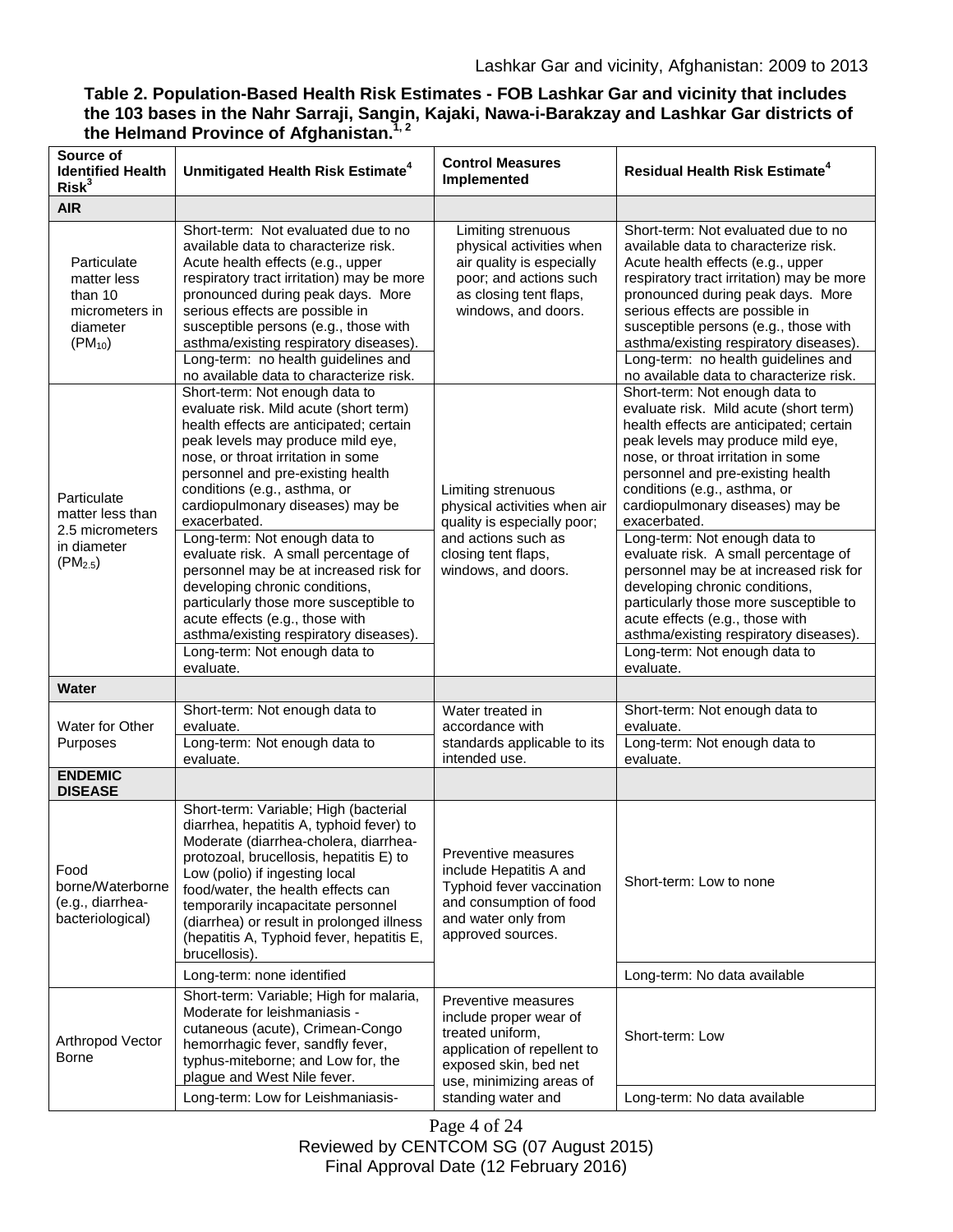| Source of<br><b>Identified Health</b><br>Risk <sup>3</sup> | Unmitigated Health Risk Estimate <sup>4</sup>                                                                                                                                                                                                                                                                                                                                                                   | <b>Control Measures</b><br>Implemented                                                                                                                                                                                                 | <b>Residual Health Risk Estimate<sup>4</sup></b>                                                                                                                                                                                                                                                                                                                                                                                         |
|------------------------------------------------------------|-----------------------------------------------------------------------------------------------------------------------------------------------------------------------------------------------------------------------------------------------------------------------------------------------------------------------------------------------------------------------------------------------------------------|----------------------------------------------------------------------------------------------------------------------------------------------------------------------------------------------------------------------------------------|------------------------------------------------------------------------------------------------------------------------------------------------------------------------------------------------------------------------------------------------------------------------------------------------------------------------------------------------------------------------------------------------------------------------------------------|
|                                                            | visceral infection.                                                                                                                                                                                                                                                                                                                                                                                             | appropriate<br>chemoprophylaxis.                                                                                                                                                                                                       |                                                                                                                                                                                                                                                                                                                                                                                                                                          |
| Water-Contact                                              | Short-term: Moderate for leptospirosis                                                                                                                                                                                                                                                                                                                                                                          | Recreational swimming in                                                                                                                                                                                                               | Short-term: Low for leptospirosis.                                                                                                                                                                                                                                                                                                                                                                                                       |
| (e.g. wading,<br>swimming)                                 | Long-term: No data available                                                                                                                                                                                                                                                                                                                                                                                    | surface waters not likely in<br>this area of Afghanistan<br>during this time period.                                                                                                                                                   | Long-term: No data available                                                                                                                                                                                                                                                                                                                                                                                                             |
| Respiratory                                                | Short-term: Variable; Moderate for<br>tuberculosis (TB) to Low for<br>meningococcal meningitis.                                                                                                                                                                                                                                                                                                                 | Providing adequate living<br>and work space; medical<br>screening; vaccination.                                                                                                                                                        | Short-term: Low                                                                                                                                                                                                                                                                                                                                                                                                                          |
|                                                            | Long-term: No data available                                                                                                                                                                                                                                                                                                                                                                                    |                                                                                                                                                                                                                                        | Long-term: No data available                                                                                                                                                                                                                                                                                                                                                                                                             |
| Animal Contact                                             | Short-term: Variable; Moderate for<br>rabies, anthrax, Q-fever to Low for<br>H5N1 avian influenza.                                                                                                                                                                                                                                                                                                              | Prohibiting contact with,<br>adoption, or feeding of<br>feral animals IAW U.S.                                                                                                                                                         | Short-term: No data available                                                                                                                                                                                                                                                                                                                                                                                                            |
|                                                            |                                                                                                                                                                                                                                                                                                                                                                                                                 | <b>Central Command</b><br>(CENTCOM) General<br>Order (GO) 1B. Risks are<br>further reduced in the<br>event of assessed contact                                                                                                         |                                                                                                                                                                                                                                                                                                                                                                                                                                          |
|                                                            | Long-term: Low (Rabies)                                                                                                                                                                                                                                                                                                                                                                                         | by prompt post-exposure<br>rabies prophylaxis IAW<br>The Center for Disease<br>Control's (CDC) Advisory<br>Committee on<br><b>Immunization Practices</b><br>guidance.                                                                  | Long-term: No data available                                                                                                                                                                                                                                                                                                                                                                                                             |
| <b>VENOMOUS</b><br><b>ANIMAL/</b><br><b>INSECTS</b>        |                                                                                                                                                                                                                                                                                                                                                                                                                 |                                                                                                                                                                                                                                        |                                                                                                                                                                                                                                                                                                                                                                                                                                          |
| Snakes,<br>scorpions, and<br>spiders                       | Short-term: Low; If encountered,<br>effects of venom vary with species<br>from mild localized swelling (e.g.<br>widow spider) to potentially lethal<br>effects (e.g. McMahon's Viper).                                                                                                                                                                                                                          | Risk reduced by avoiding<br>contact, proper wear of<br>uniform (especially<br>footwear), and proper and<br>timely treatment.                                                                                                           | Short-term: Low; If encountered,<br>effects of venom vary with species<br>from mild localized swelling (e.g.<br>widow spider) to potentially lethal<br>effects (e.g. McMahon's Viper).                                                                                                                                                                                                                                                   |
|                                                            | Long-term: No data available                                                                                                                                                                                                                                                                                                                                                                                    |                                                                                                                                                                                                                                        | Long-term: No data available                                                                                                                                                                                                                                                                                                                                                                                                             |
| <b>HEAT/COLD</b><br><b>STRESS</b>                          |                                                                                                                                                                                                                                                                                                                                                                                                                 |                                                                                                                                                                                                                                        |                                                                                                                                                                                                                                                                                                                                                                                                                                          |
| Heat                                                       | Short-term: Low to Extremely High;<br>Risk of heat injury is Extremely High<br>for May-September, High in April,<br>Moderate in October, and Low for all<br>other months.<br>Long-term: Low, The long-term risk<br>was Low. However, the risk may be<br>greater to certain susceptible persons-<br>those older (i.e., greater than 45<br>years), in lesser physical shape, or<br>with underlying medical/health | Work-rest cycles, proper<br>hydration and nutrition,<br>and Wet Bulb Globe<br>Temperature (WBGT)<br>monitoring.                                                                                                                        | Short-term: Low; Risk of heat injury in<br>unacclimatized or susceptible<br>personnel is Extremely High for May-<br>September, High in April, Moderate in<br>October, and Low for all other months.<br>Long-term: Low, The long-term risk is<br>Low. However, the risk may be<br>greater to certain susceptible persons-<br>those older (i.e., greater than 45<br>years), in lesser physical shape, or<br>with underlying medical/health |
| Cold                                                       | conditions.<br>Short-term: Low risk of cold<br>stress/injury.                                                                                                                                                                                                                                                                                                                                                   | Risks from cold stress<br>reduced with protective<br>measures such as use of<br>the buddy system, limiting<br>exposure during cold<br>weather, proper hydration<br>and nutrition, and proper<br>wear of issued protective<br>clothing. | conditions.<br>Short-term: Low risk of cold<br>stress/injury.                                                                                                                                                                                                                                                                                                                                                                            |
|                                                            | Long-term: Low; Long-term health<br>implications from cold injuries are rare<br>but can occur, especially from more<br>serious injuries such as frost bite.                                                                                                                                                                                                                                                     |                                                                                                                                                                                                                                        | Long-term: Low; Long-term health<br>implications from cold injuries are rare<br>but can occur, especially from more<br>serious injuries such as frost bite.                                                                                                                                                                                                                                                                              |
| <b>Unique</b>                                              |                                                                                                                                                                                                                                                                                                                                                                                                                 |                                                                                                                                                                                                                                        |                                                                                                                                                                                                                                                                                                                                                                                                                                          |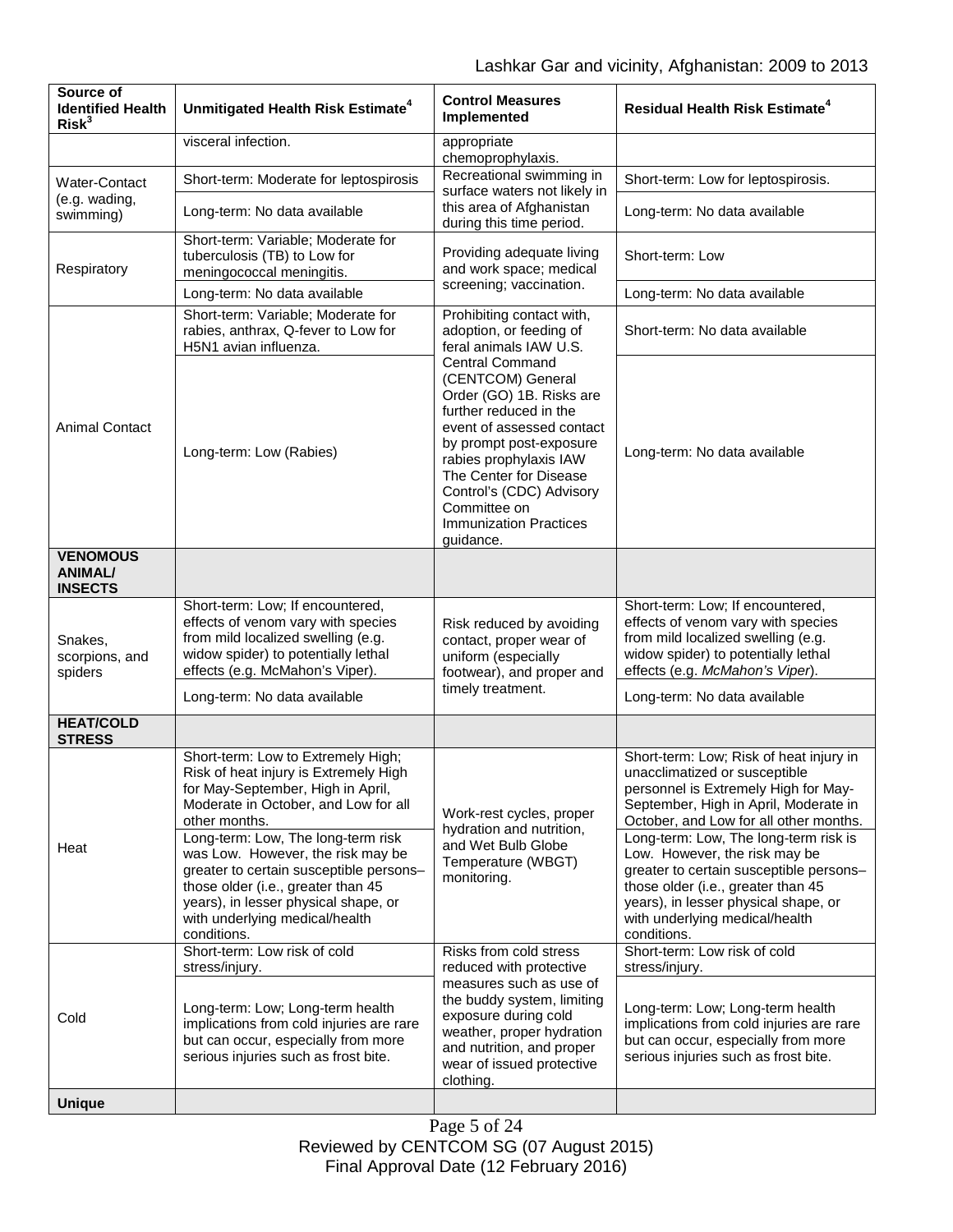| Incidents/<br><b>Concerns</b><br>Short-term: Low<br>Short-term: Low<br>Pesticides/Pest<br>See Section 10.4<br>Control<br>Long-term: Low<br>Long-term: Low<br>Short-term: Not enough data were<br>collected near the burn pits to evaluate<br>short-term risk. Burn pit exposures<br>may vary, and exposure to high levels<br>of PM in the smoke may also result in<br>mild to more serious short-term health<br>effects (e.g., eye, nose or throat and<br>lung irritation) in some personnel and<br>certain subgroups while at this site.<br>Control measures may<br>More serious effects were possible in<br>have included locating<br>susceptible persons (e.g., those with<br>burn pits downwind of<br>asthma/existing respiratory diseases).<br>prevailing winds,<br>increased distance from<br>Long-term: Not enough data to<br>Long-term: Not enough data to<br><b>Burn Pits</b><br>evaluate long-term health risk. Burn pit<br>living and working areas<br>exposures may vary, and exposure to<br>when possible, and<br>high levels of PM in the smoke may be<br>improved waste | Source of<br><b>Identified Health</b><br>Risk <sup>3</sup> | Unmitigated Health Risk Estimate <sup>4</sup> | <b>Control Measures</b><br>Implemented | <b>Residual Health Risk Estimate<sup>4</sup></b>                                                                                                                                                                                                                                                                                                                                                                                                                                                                                                                                                                                                                                                                                                                                                                                                                                      |
|----------------------------------------------------------------------------------------------------------------------------------------------------------------------------------------------------------------------------------------------------------------------------------------------------------------------------------------------------------------------------------------------------------------------------------------------------------------------------------------------------------------------------------------------------------------------------------------------------------------------------------------------------------------------------------------------------------------------------------------------------------------------------------------------------------------------------------------------------------------------------------------------------------------------------------------------------------------------------------------------------------------------------------------------------------------------------------------|------------------------------------------------------------|-----------------------------------------------|----------------------------------------|---------------------------------------------------------------------------------------------------------------------------------------------------------------------------------------------------------------------------------------------------------------------------------------------------------------------------------------------------------------------------------------------------------------------------------------------------------------------------------------------------------------------------------------------------------------------------------------------------------------------------------------------------------------------------------------------------------------------------------------------------------------------------------------------------------------------------------------------------------------------------------------|
|                                                                                                                                                                                                                                                                                                                                                                                                                                                                                                                                                                                                                                                                                                                                                                                                                                                                                                                                                                                                                                                                                        |                                                            |                                               |                                        |                                                                                                                                                                                                                                                                                                                                                                                                                                                                                                                                                                                                                                                                                                                                                                                                                                                                                       |
|                                                                                                                                                                                                                                                                                                                                                                                                                                                                                                                                                                                                                                                                                                                                                                                                                                                                                                                                                                                                                                                                                        |                                                            |                                               |                                        |                                                                                                                                                                                                                                                                                                                                                                                                                                                                                                                                                                                                                                                                                                                                                                                                                                                                                       |
|                                                                                                                                                                                                                                                                                                                                                                                                                                                                                                                                                                                                                                                                                                                                                                                                                                                                                                                                                                                                                                                                                        |                                                            |                                               |                                        |                                                                                                                                                                                                                                                                                                                                                                                                                                                                                                                                                                                                                                                                                                                                                                                                                                                                                       |
|                                                                                                                                                                                                                                                                                                                                                                                                                                                                                                                                                                                                                                                                                                                                                                                                                                                                                                                                                                                                                                                                                        |                                                            |                                               |                                        |                                                                                                                                                                                                                                                                                                                                                                                                                                                                                                                                                                                                                                                                                                                                                                                                                                                                                       |
| associated with some otherwise<br>associated with some otherwise<br>management techniques<br>healthy personnel, who were exposed<br>for a long-term period, could develop<br>certain health conditions (e.g., reduced<br>lung function, cardiopulmonary<br>lung function, cardiopulmonary<br>disease). Personnel with a history of<br>asthma or cardiopulmonary disease<br>could potentially be more likely to<br>develop such chronic health<br>develop such chronic health                                                                                                                                                                                                                                                                                                                                                                                                                                                                                                                                                                                                           |                                                            |                                               | segregation and                        | Short-term: Not enough data were<br>collected near the burn pits to evaluate<br>short-term risk. Burn pit exposures<br>may vary, and exposure to high levels<br>of PM in the smoke may also result in<br>mild to more serious short-term health<br>effects (e.g., eye, nose or throat and<br>lung irritation) in some personnel and<br>certain subgroups while at this site.<br>More serious effects were possible in<br>susceptible persons (e.g., those with<br>asthma/existing respiratory diseases).<br>evaluate long-term health risk. Burn pit<br>exposures may vary, and exposure to<br>high levels of PM in the smoke may be<br>healthy personnel, who were exposed<br>for a long-term period, could develop<br>certain health conditions (e.g., reduced<br>disease). Personnel with a history of<br>asthma or cardiopulmonary disease<br>could potentially be more likely to |

<sup>1</sup>This Summary Table provides a qualitative estimate of population-based short- and long-term health risks associated with the occupational environment conditions at FOB Lashkar Gar and vicinity that includes the 103 bases in the Nahr Sarraji, Sangin, Kajaki, Nawa-i-Barakzay and Lashkar Gar districts of the Helmand Province of Afghanistan. It does not represent an individual exposure profile. Actual individual exposures and health effects depend on many variables. For example, while a chemical may have been present in the environment, if a person did not inhale, ingest, or contact a specific dose of the chemical for adequate duration and frequency, then there may have been no health risk. Alternatively, a person at a specific location may have experienced a unique exposure which could result in a significant individual exposure. Any such person seeking medical care should have their specific exposure documented in an SF600.

<sup>2</sup> This assessment is based on specific environmental sampling data and reports obtained from 20 September 2009 through 28 March 2013. Sampling locations are assumed to be representative of exposure points for the camp population but may not reflect all the fluctuations in environmental quality or capture unique exposure incidents.

 $^3$ This Summary Table is organized by major categories of identified sources of health risk. It only lists those sub-categories specifically identified and addressed at Lashkar Gar and vicinity. The health risks are presented as Low, Moderate, High or Extremely High for both acute and chronic health effects. The health risk level is based on an assessment of both the potential severity of the health effects that could be caused and probability of the exposure that would produce such health effects. Details can be obtained from the USAPHC/Army Institute of Public Health (AIPH). Where applicable, "None Identified" is used when though a potential exposure is identified, and no health risks of either a specific acute or chronic health effects are determined. More detailed descriptions of OEH exposures that are evaluated but determined to pose no health risk are discussed in the following sections of this report.

<sup>4</sup><br>Health risks in this Summary Table are based on quantitative surveillance thresholds (e.g. endemic disease rates; host/vector/pathogen surveillance) or screening levels, e.g., Military Exposure Guidelines (MEGs) for chemicals*.* Some previous assessment reports may provide slightly inconsistent health risk estimates because quantitative criteria such as MEGs may have changed since the samples were originally evaluated and/or because this assessment makes use of all historic site data while previous reports may have only been based on a select few samples.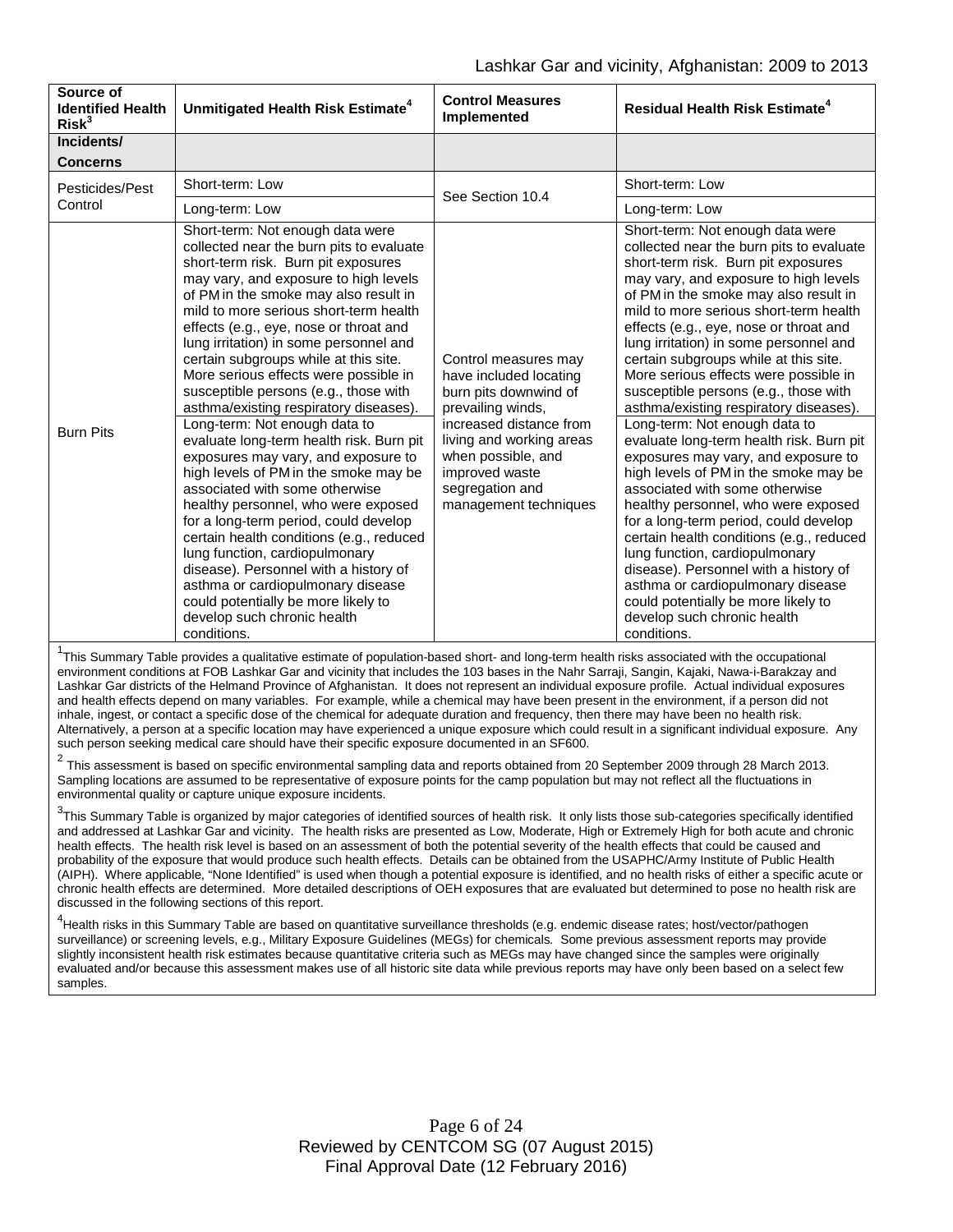## **1 Discussion of Health Risks at FOB Lashkar Gar and vicinity, Afghanistan by Source**

The following sections provide additional information about the OEH conditions summarized above. All risk assessments were performed using the methodology described in the U.S. Army Public Health Command (USAPHC) Technical Guide 230, *Environmental Health Risk Assessment and Chemical Exposure Guidelines for Deployed Military Personnel* (Reference 4). All OEH risk estimates represent residual risk after accounting for preventive controls in place. Occupational exposures and exposures to endemic diseases are greatly reduced by preventive measures. For environmental exposures related to airborne dust, there are limited preventive measures available, and available measures have little efficacy in reducing exposure to ambient conditions.

# **2 Air**

### 2.1 Site-Specific Sources Identified

FOB Lashkar Gar and vicinity was situated in a dusty semi-arid desert environment. Inhalational exposure to high levels of dust and particulate matter, such as during high winds or dust storms, may result in mild to more serious short-term health effects (e.g., eye, nose or throat and lung irritation) in some personnel. Additionally, certain subgroups of the deployed forces (e.g., those with pre-existing asthma/cardio pulmonary conditions) are at greatest risk of developing notable health effects.

#### 2.2 Particulate matter

Particulate matter (PM) is a complex mixture of extremely small particles suspended in the air. The PM includes solid particles and liquid droplets emitted directly into the air by sources such as: power plants, motor vehicles, aircraft, generators, construction activities, fires, and natural windblown dust. The PM can include sand, soil, metals, volatile organic compounds (VOC), allergens, and other compounds such as nitrates or sulfates that are formed by condensation or transformation of combustion exhaust. The PM composition and particle size vary considerably depending on the source. Generally, PM of health concern is divided into two fractions:  $PM_{10}$ , which includes coarse particles with a diameter of 10 micrometers or less, and fine particles less than 2.5 micrometers ( $PM<sub>2.5</sub>$ ), which can reach the deepest regions of the lungs when inhaled. Exposure to excessive PM is linked to a variety of potential health effects.

#### 2.3 Particulate matter, less than10 micrometers  $(PM_{10})$

2.3.1 Exposure Guidelines:

Short Term (24-hour) PM<sub>10</sub> (micrograms per cubic Long-term PM<sub>10</sub> MEG (µg/m<sup>3</sup>): meter, μg/m<sup>3</sup>):

- 
- Marginal MEG  $= 420$
- Critical MEG = 600

2.3.2 Sample data/Notes:

No samples available in DOEHRS.

2.3.3 Short and long-term health risks:

### **Not Evaluated-no available sample data.**

Page 7 of 24 Reviewed by CENTCOM SG (07 August 2015) Final Approval Date (12 February 2016)

Negligible MEG = 250 **•** Not defined and not available.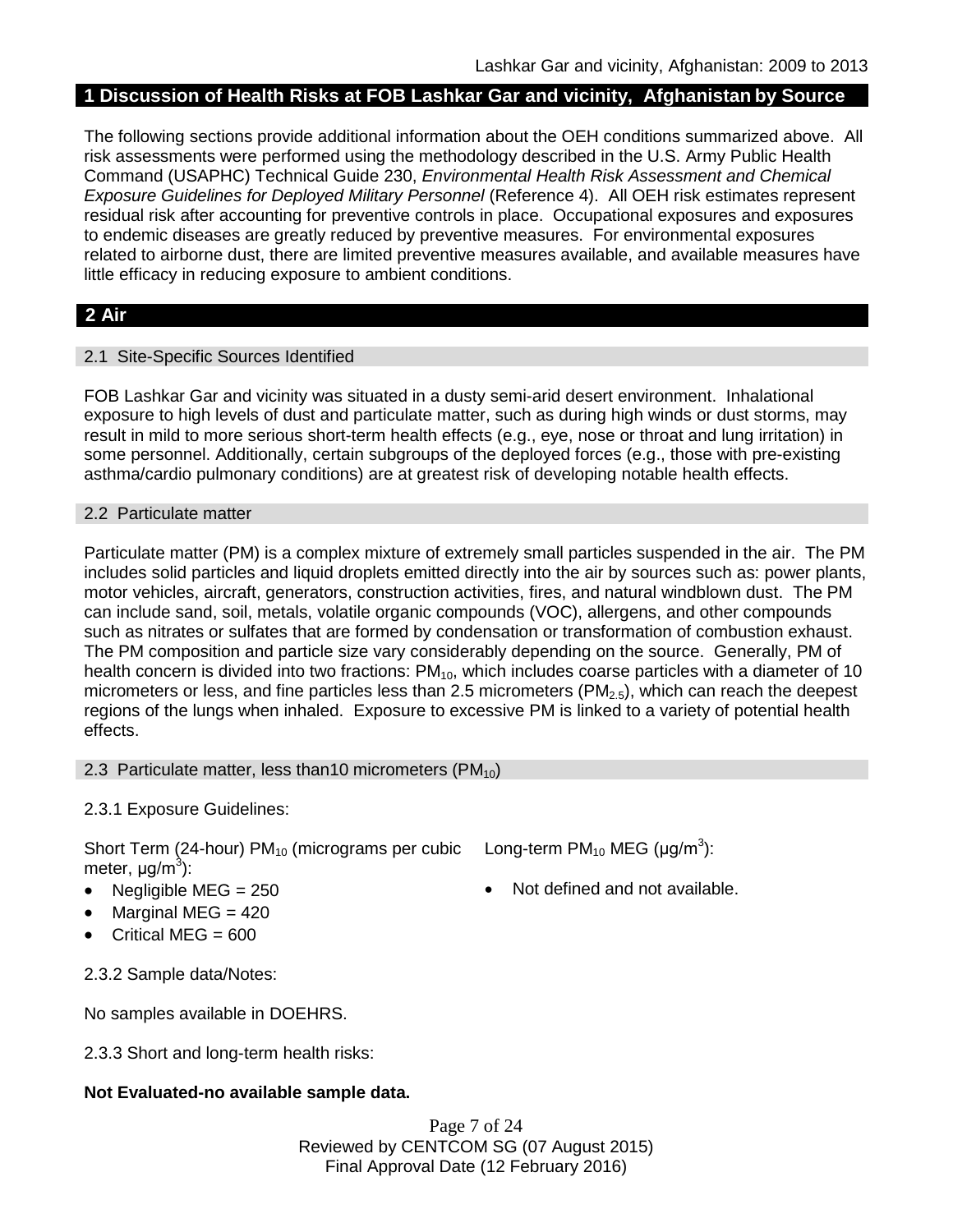2.4 Particulate Matter, less than 2.5 micrometers ( $PM_{2.5}$ )

2.4.1 Exposure Guidelines:

Short Term (24-hour)  $PM_{2.5}$  ( $\mu$ g/m<sup>3</sup>):

- 
- 
- Critical MEG  $= 500$

2.4.2 Sample data/Notes:

): Long-term (1year)  $PM_{2.5}$  MEGs ( $\mu$ g/m<sup>3</sup>):

- Negligible MEG = 65 Negligible MEG = 15
- Marginal MEG =  $250$  Marginal MEG =  $65$

FOB Fiddlers Green: A total of five valid  $PM<sub>2.5</sub>$  air samples were collected from 19 June 2010 to 25 September 2010. The range of 24-hour PM<sub>2.5</sub> concentrations was 21  $\mu$ g/m<sup>3</sup> – 93  $\mu$ g/m<sup>3</sup> with an average concentration of 48  $\mu$ g/m<sup>3</sup>.

FOB Geronimo: A total of six valid  $PM<sub>2.5</sub>$  air samples were collected from 18 October 2009 to 12 January 2011. The range of 24-hour PM<sub>2.5</sub> concentrations was 27  $\mu$ g/m<sup>3</sup> – 64  $\mu$ g/m<sup>3</sup> with an average concentration of 57  $\mu$ g/m<sup>3</sup>.

FOB Nolay: A total of three valid PM<sub>2.5</sub> air samples were collected from 28 April 2011 to 28 March 2013. The range of 24-hour PM<sub>2.5</sub> concentrations was 29  $\mu$ g/m<sup>3</sup> – 39  $\mu$ g/m<sup>3</sup> with an average concentration of 32 μg/m<sup>3</sup>.

2.4.3 Short-term health risks:

The peak concentration of PM<sub>2.5</sub> at Fiddlers Green in 2010 was above the 24 hour Negligible MEG, however further evaluation was not completed due to limited sample data.

2.4.4 Long-term health risks:

The average concentrations of  $PM_{2.5}$  at Fiddlers Green, Geronimo, and Nolay were above the 1 year Negligible MEG; however, further evaluation was not completed due to limited sample data.

2.5 Airborne Metals

2.5.1 Sample data/Notes:

A total of five valid  $PM<sub>2.5</sub>$  airborne metal samples were collected at FOB Fiddlers Green from 19 June 2010 to 25 September 2010.

A total of six valid PM<sub>2.5</sub> airborne metal samples were collected at FOB Geronimo from 18 October 2009 to 12 January 2011.

A total of three valid PM2.5 airborne metal samples were collected at FOB Nolay from 28 April 2011 to 28 March 2013.

2.5.2 Short and long-term health risks:

### **None identified based on the available sampling data.**

Page 8 of 24 Reviewed by CENTCOM SG (07 August 2015) Final Approval Date (12 February 2016)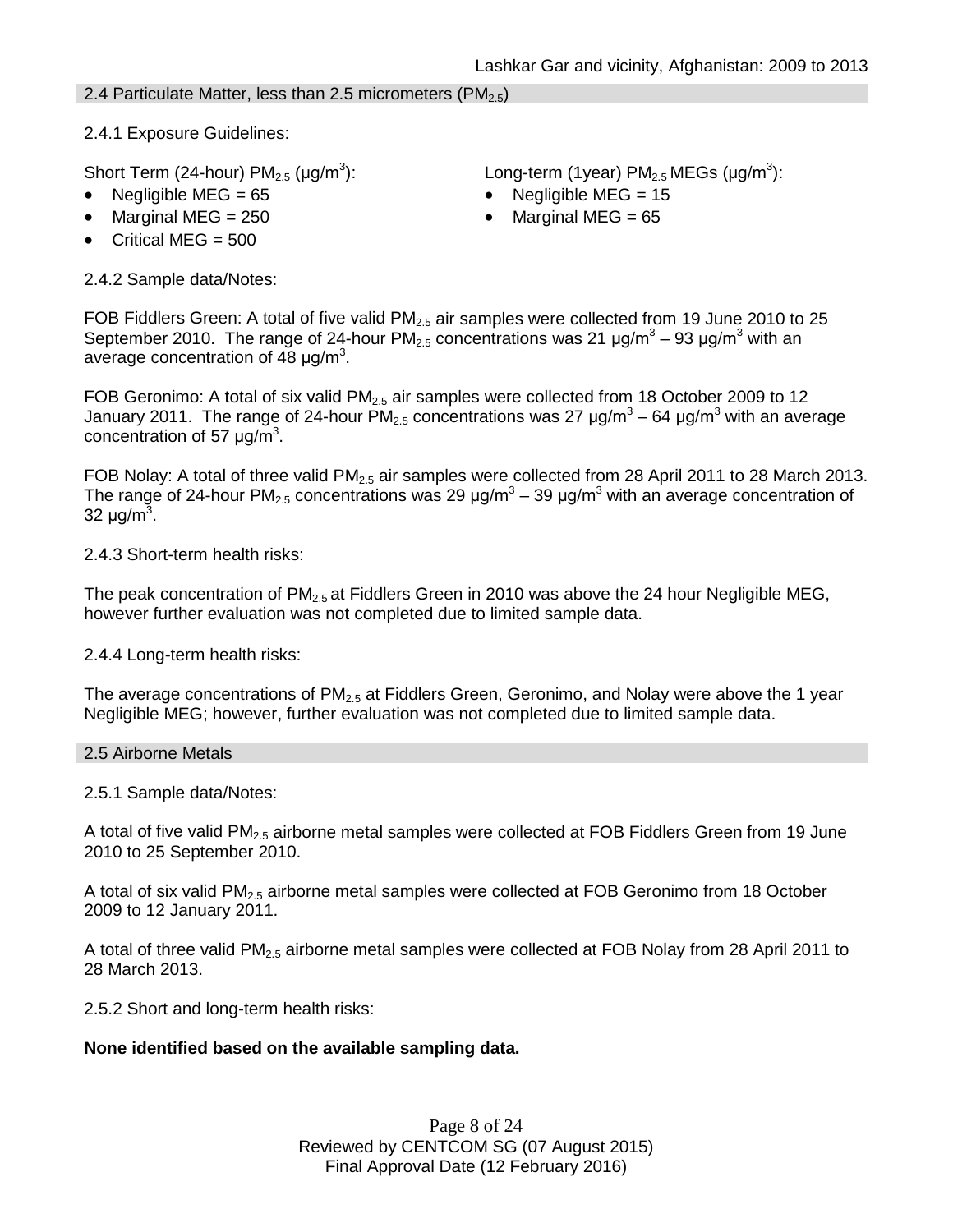2.6 Volatile Organic Compounds (VOC)

2.6.1 Sample data/Notes:

No samples available in DOEHRS.

2.6.2 Short and long-term health risks:

### **Not evaluated-no available sample data.**

### **3 Soil**

3.1 Site-Specific Sources Identified

3.2 Sample data/Notes:

A total of 10 valid surface soil samples were collected from 20 September 2009 to 31 July 2011, to assess OEH health risk to deployed personnel. The primary soil contamination exposure pathways are dermal contact and dust inhalation. Typical parameters analyzed for included semi volatile organic compounds (SVOCs), heavy metals, polychlorinated biphenyls (PCBs), pesticides, and herbicides. If the contaminant was known or suspected, other parameters may have been analyzed for (i.e., total petroleum hydrocarbons (TPH) and polycyclic aromatic hydrocarbons (PAH) near fuel spills). The percent of the population exposed to soil and associated dust in the sampled areas was assumed > 75% for all samples. For the risk assessment, personnel are assumed to remain at this location for 6 months to 1 year.

3.3 Short-term health risk:

**Not an identified source of health risk**. Currently, sampling data for soil are not evaluated for short term (acute) health risks**.**

3.4 Long-term health risk:

**None identified based on available sample data.** No parameters exceeded 1-year Negligible MEGs.

### **4 Water**

In order to assess the health risk to U.S. personnel from exposure to water in theater, the USAPHC identified the most probable exposure pathways. These are based on the administrative information provided on the field data sheets submitted with the samples taken over the time period being evaluated. It is assumed that 100% of all U.S. personnel at FOB Lashkar Gar and vicinity will be directly exposed to reverse osmosis water purification unit (ROWPU) treated and disinfected fresh bulk water, since this classification of water is primarily used for personal hygiene, showering, cooking, and for use at vehicle wash racks. Field data sheets indicate that bottled water is the only approved source of drinking water.

> Page 9 of 24 Reviewed by CENTCOM SG (07 August 2015) Final Approval Date (12 February 2016)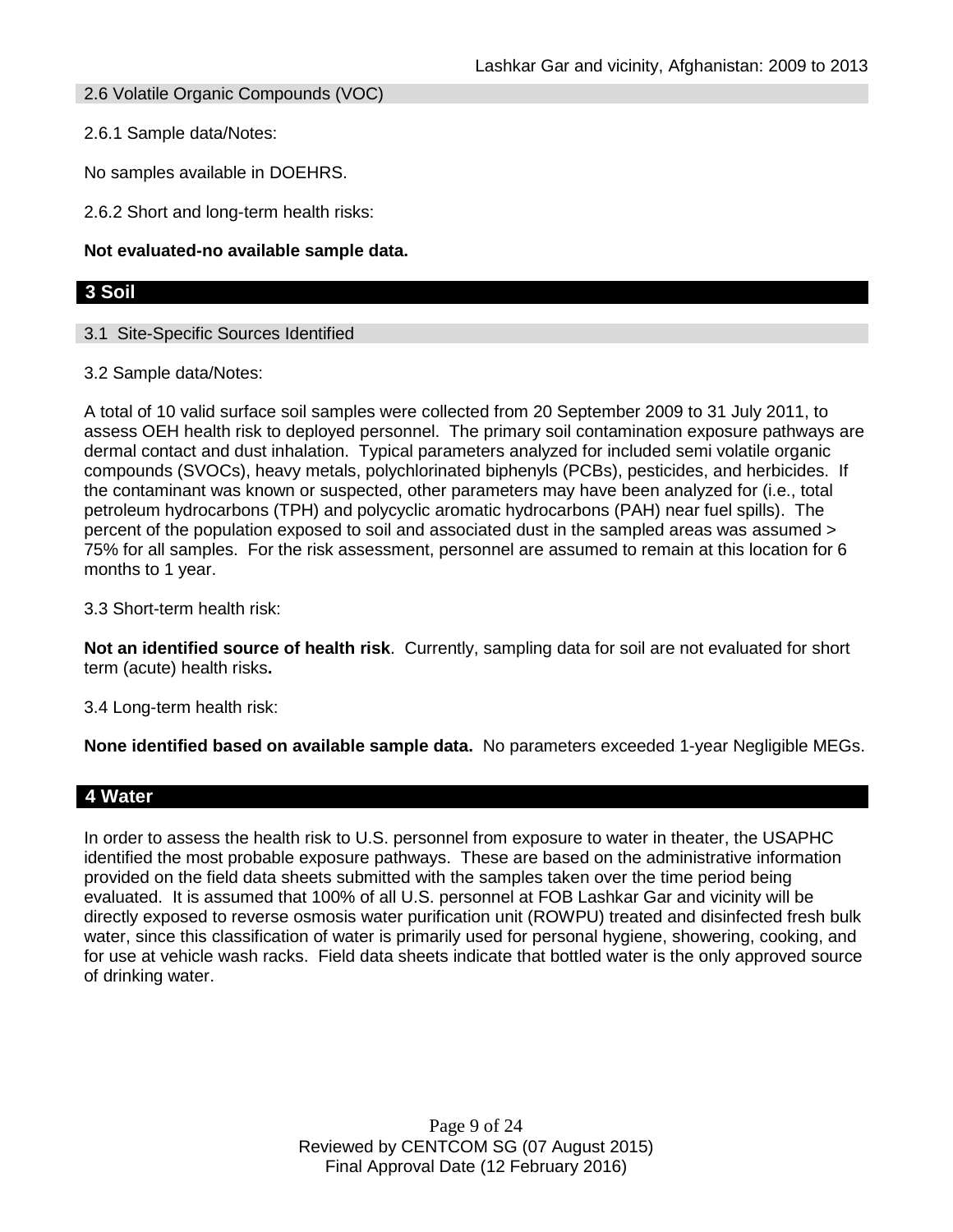### 4.1 Drinking Water: Bottled or Packaged Water

#### 4.1.1 Site-Specific Sources Identified

There was one bottled water brand sampled at FOB Fiddlers Green. This was Kinley™ brand of bottled water.

#### 4.1.2 Sample data/Notes:

To assess the potential for adverse health effects to troops, the following assumptions were made about dose and duration: A conservative (protective) assumption was that personnel routinely ingested 5 liters per day (L/day) of bottled water for up to 365 days (1-year). It was further assumed that control measures were not used. A total of two samples of Kinley™ water were collected on 21 September 2009.

#### 4.1.3 Short-term and long-term health risk:

**None identified based on available sample data.** All collected samples were below the short and long-term Negligible MEGs.

#### 4.2 Non-Drinking Water: Disinfected

#### 4.2.1 Site-Specific Sources Identified

Although the primary route of exposure for most microorganisms is ingestion of contaminated water, dermal exposure to some microorganisms, chemicals, and biologicals may also cause adverse health effects. Complete exposure pathways would include drinking, brushing teeth, personal hygiene, cooking, providing medical and dental care using a contaminated water supply or during dermal contact at vehicle or aircraft wash racks.

#### 4.2.2 Sample data/Notes:

To assess the potential for adverse health effects to troops the following assumptions were made about dose and duration: All U.S. personnel at this location were expected to remain at this site for approximately one year. A conservative (protective) assumption is that personnel routinely consumed less than 5L/day of non-drinking water for up to 365 days (one year). It is further assumed that control measures and/or personal protective equipment were not used. A total of seven disinfected bulk water (Non-Drinking) samples (four from FOB Geronimo and three from FOB Fiddler's Green) from 2009 to 2011 were evaluated for this health risk assessment.

#### 4.2.3 Short-term health risks:

One sample of the four from FOB Geronimo had a level of Monochloroacetic acid above the 14 day MEG; however, this was not evaluated further because single samples do not adequately represent the general condition.

#### 4.2.4 Long-term health risks:

One sample of the four from FOB Geronimo had levels of Monochloroacetic acid and Haloacetic acid above the one year MEG; however, these were not evaluated further because single samples do not adequately represent the general condition.

> Page 10 of 24 Reviewed by CENTCOM SG (07 August 2015) Final Approval Date (12 February 2016)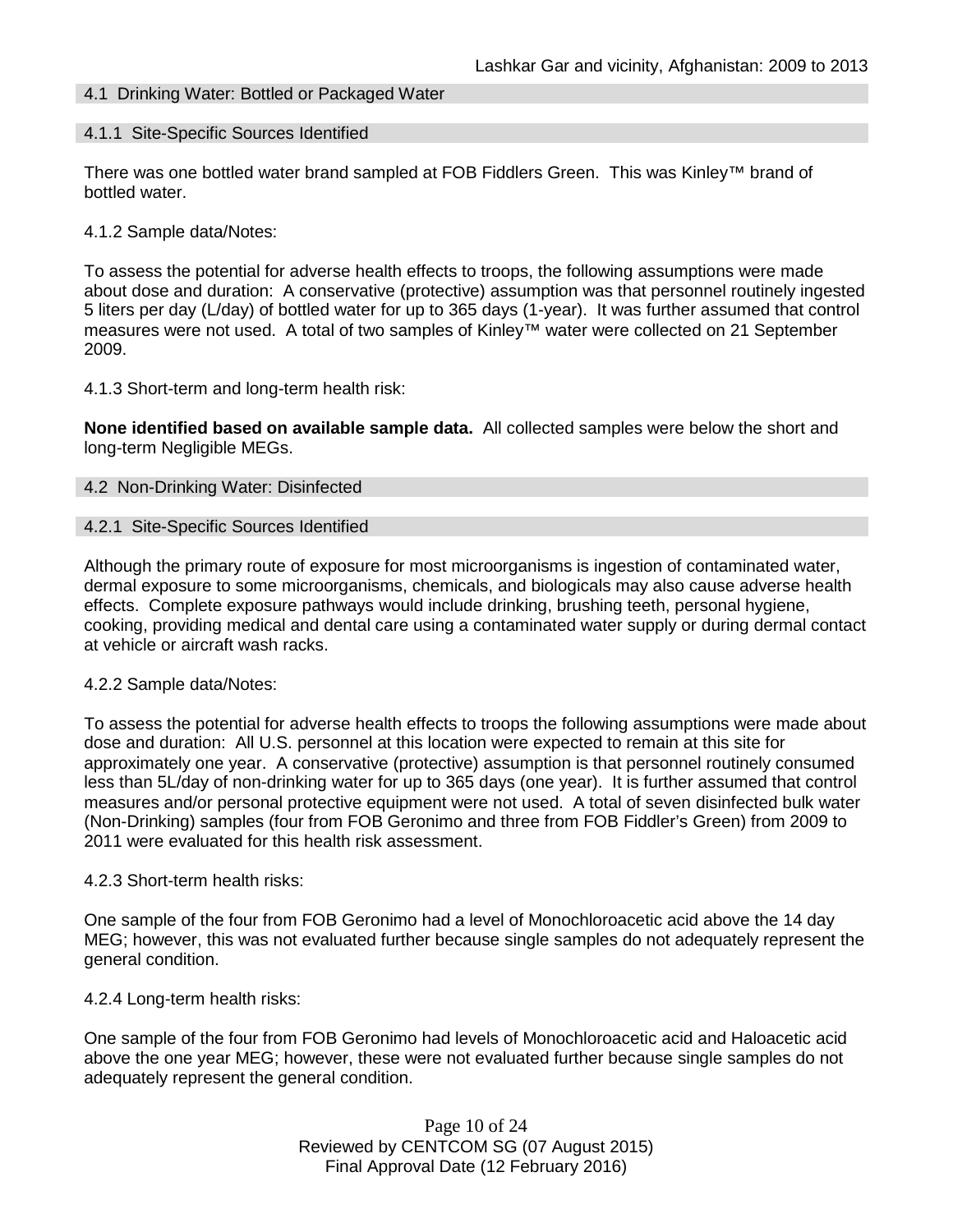# **5 Military Unique**

### 5.1 Chemical Biological, Radiological Nuclear (CBRN) Weapons

No specific hazard sources were documented in the Defense Occupational and Environmental Health Readiness System (DOEHRS) or the Military Exposure Surveillance Library (MESL) from 20 September 2009 through 28 March 2013 (References 1 and 5).

#### 5.2 Depleted Uranium (DU)

No specific hazard sources were documented in the DOEHRS or MESL from 20 September 2009 through 28 March 2013 (References 1 and 5).

#### 5.3 Ionizing Radiation

No specific hazard sources were documented in the DOEHRS or MESL from 20 September 2009 through 28 March 2013 (References 1 and 5).

#### 5.4 Non-Ionizing Radiation

No specific hazard sources were documented in the DOEHRS or MESL from 20 September 2009 through 28 March 2013 (References 1 and 5).

### **6 Endemic Diseases**

This document lists the endemic diseases reported in the region, its specific health risks and severity and general health information about the diseases. CENTCOM Modification (MOD) 12 (Reference 6) lists deployment requirements, to include immunizations and chemoprophylaxis, in effect during the timeframe of this POEMS.

#### 6.1 Foodborne and Waterborne Diseases

Food borne and waterborne diseases in the area are transmitted through the consumption of local food and water. Local unapproved food and water sources (including ice) are heavily contaminated with pathogenic bacteria, parasites, and viruses to which most U.S. Service Members have little or no natural immunity. Effective host nation disease surveillance does not exist within the country. Only a small fraction of diseases are identified or reported in host nation personnel. Diarrheal diseases are expected to temporarily incapacitate a very high percentage of U.S. personnel within days if local food, water, or ice is consumed. Hepatitis A and typhoid fever infections typically cause prolonged illness in a smaller percentage of unvaccinated personnel. Vaccinations are required for DoD personnel and contractors. In addition, although not specifically assessed in this document, significant outbreaks of viral gastroenteritis (e.g., norovirus) and food poisoning (e.g., *Bacillus cereus*, *Clostridium perfringens*, *Staphylococcus*) may occur. Key disease risks are summarized below:

Mitigation strategies were in place and included consuming food and water from approved sources, vaccinations (when available), frequent hand washing and general sanitation practices.

### 6.1.1 Diarrheal diseases (bacteriological)

Page 11 of 24 Reviewed by CENTCOM SG (07 August 2015) Final Approval Date (12 February 2016)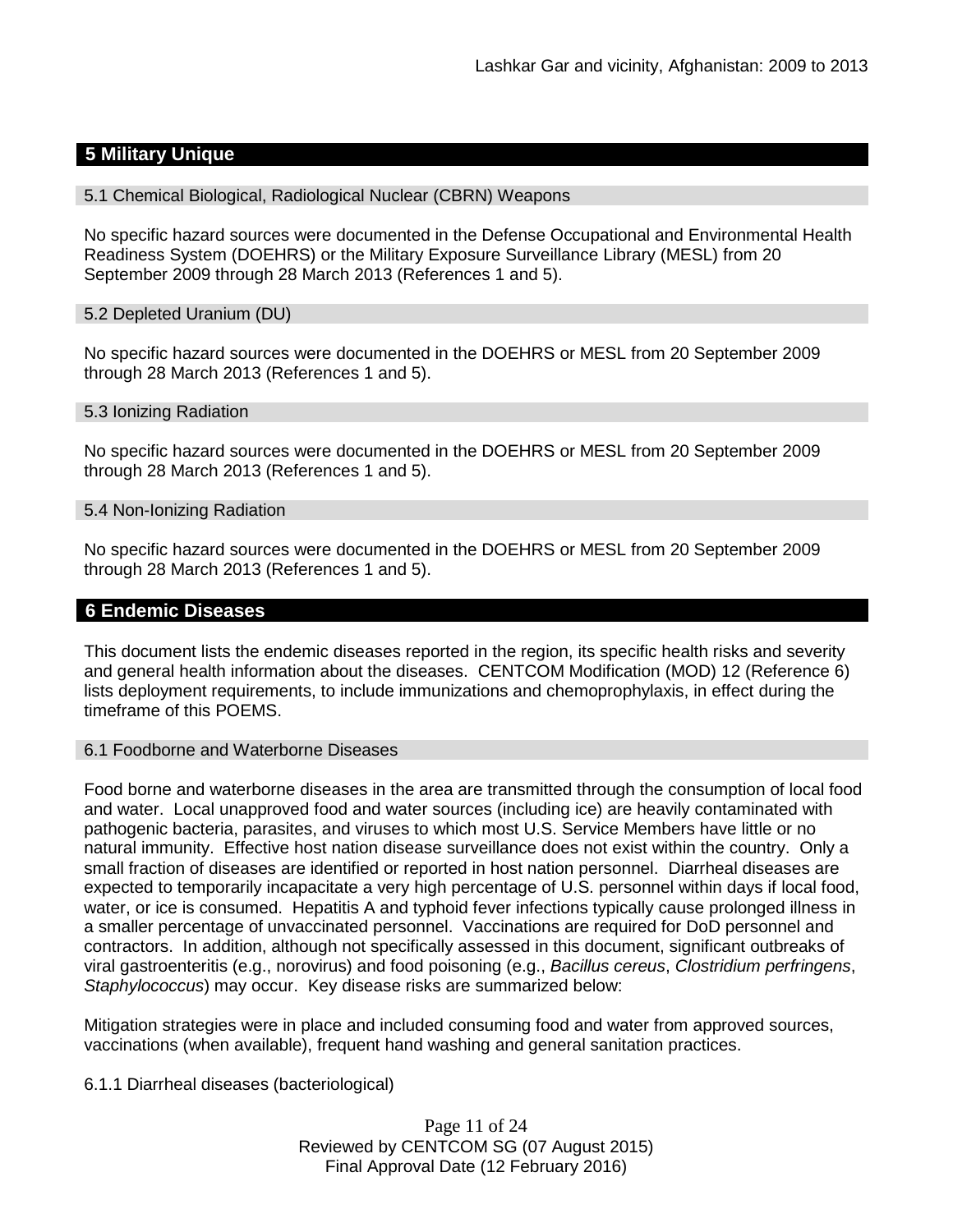**High, mitigated to Low**: Diarrheal diseases are expected to temporarily incapacitate a very high percentage of personnel (potentially over 50% per month) within days if local food, water, or ice is consumed. Field conditions (including lack of hand washing and primitive sanitation) may facilitate person-to-person spread and epidemics. Typically mild disease treated in outpatient setting; recovery and return to duty in less than 72 hours with appropriate therapy. A small proportion of infections may require greater than 72 hours limited duty, or hospitalization.

6.1.2 Hepatitis A, typhoid/paratyphoid fever, and diarrhea-protozoal

**High, mitigated to Low**: Unmitigated health risk to U.S. personnel is high year round for hepatitis A and typhoid/paratyphoid fever, and Moderate for diarrhea-protozoal. Mitigation was in place to reduce the risks to low. Hepatitis A, typhoid/paratyphoid fever, and diarrhea-protozoal disease may cause prolonged illness in a small percentage of personnel (less than 1% per month). Although much rarer, other potential diseases in this area that are also considered a Moderate risk include: hepatitis E, diarrhea-cholera, and brucellosis.

### 6.1.3 Polio

**Low**: Potential health risk to U.S. personnel is Low. Despite a concerted global eradication campaign, poliovirus continues to affect children and adults in Afghanistan, Pakistan and some African countries. Polio is a highly infectious disease that invades the nervous system. The virus is transmitted by person-to-person, typically by hands, food or water contaminated with fecal matter or through direct contact with the infected person's saliva. An infected person may spread the virus to others immediately before and about 1 to 2 weeks after symptoms appear. The virus can live in an infected person's feces for many weeks. About 90% of people infected have no symptoms, and about 1% have a very severe illness leading to muscle weakness, difficulty breathing, paralysis, and sometimes death. People who do not have symptoms can still pass the virus to others and make them sick.

6.1.4 Short-term Health Risks:

**Low**: The overall unmitigated short-term risk associated with food borne and waterborne diseases are considered High (bacterial diarrhea, hepatitis A, typhoid/paratyphoid fever) to Moderate (diarrheacholera, diarrhea-protozoal, brucellosis, hepatitis E,) to Low (polio) if local food or water is consumed. Preventive Medicine measures reduced the risk to Low. Confidence in the health risk estimate is high.

6.1.5 Long-term Health Risks:

# **None identified based on available data.**

### 6.2 Arthropod Vector-Borne Diseases

During the warmer months, the climate and ecological habitat support populations of arthropod vectors, including mosquitoes, ticks, mites, and sandflies. Significant disease transmission is sustained countrywide, including urban areas. Malaria, the major vector-borne health risk in Afghanistan, is capable of debilitating a high percentage of personnel for up to a week or more. Mitigation strategies were in place and included proper wear of treated uniforms, application of repellent to exposed skin, and use of bed nets and chemoprophylaxis (when applicable). Additional methods included the use of pesticides, reduction of pest/breeding habitats, and engineering controls.

> Page 12 of 24 Reviewed by CENTCOM SG (07 August 2015) Final Approval Date (12 February 2016)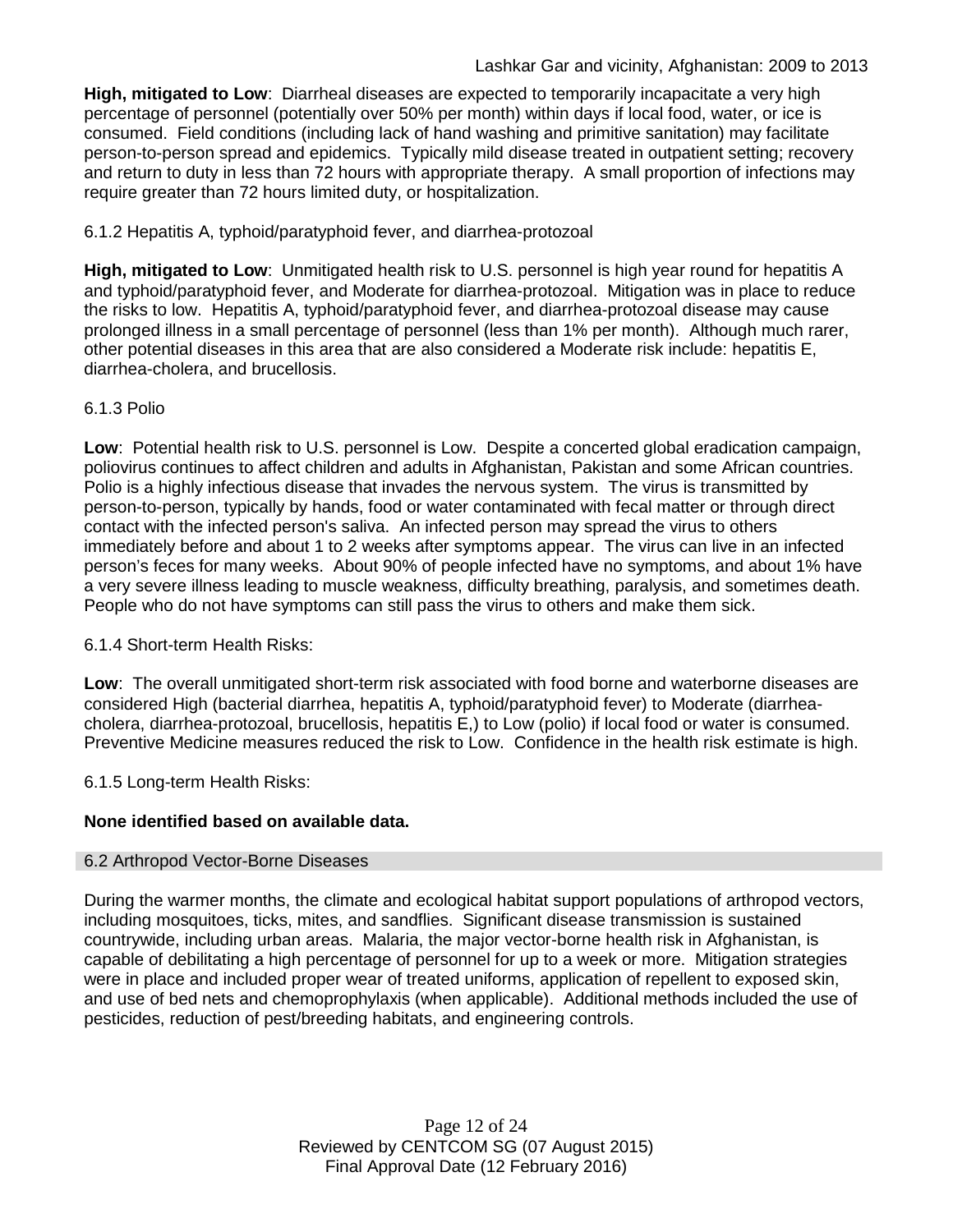### 6.2.1 Malaria

**High, mitigated to Low** Potential unmitigated risk to U.S. personnel is High during warmer months (typically April through November) but reduced to low with mitigation measures. Malaria incidents are often associated with the presence of agriculture activity, including irrigation systems and standing water, which provide breeding habitats for vectors. A small number of cases may occur among personnel exposed to mosquito (Anopheles spp.) bites. Malaria incidents may cause debilitating febrile illness typically requiring 1 to 7 days of inpatient care, followed by return to duty. Severe cases may require intensive care or prolonged convalescence.

### 6.2.2 Leishmaniasis

**Moderate, mitigated to Low**: The disease risk is Moderate during the warmer months when sandflies are most prevalent, but reduced to low with mitigation measures. Leishmaniasis is transmitted by sand flies. There are two forms of the disease; cutaneous (acute form) and visceral (a more latent form of the disease). The leishmaniasis parasites may survive for years in infected individuals and this infection may go unrecognized by physicians in the U.S. when infections become symptomatic years later. Cutaneous infection is unlikely to be debilitating, though lesions may be disfiguring. Visceral leishmaniasis disease can cause severe febrile illness which typically requires hospitalization with convalescence over 7 days.

### 6.2.3 Crimean-Congo hemorrhagic fever

**Moderate, mitigated to Low**: Unmitigated risk is moderate, but reduced to low with mitigation measures. Crimean-Congo hemorrhagic fever occurs in rare cases (less than 0.1% per month attack rate in indigenous personnel) and is transmitted by tick bites or occupational contact with blood or secretions from infected animals. The disease typically requires intensive care with fatality rates from 5% to 50%.

#### 6.2.4 Sandfly fever

**Moderate, mitigated to Low**: Sandfly fever has a Moderate risk with potential disease rates from 1% to 10% per month under worst case conditions. Mitigation measures reduced the risk to low. The disease is transmitted by sandflies and occurs more commonly in children though adults are still at risk. Sandfly fever disease typically resulted in debilitating febrile illness requiring 1 to 7 days of supportive care followed by return to duty.

#### 6.2.5 Plague

**Low:** Potential health risk to U.S. personnel is Low year round. Bubonic plague typically occurred as sporadic cases among people who come in contact with wild rodents and their fleas during work, hunting, or camping activities. Outbreaks of human plague are rare and typically occur in crowded urban settings associated with large increases in infected commensal rats (*Rattus rattus*) and their flea populations. Some untreated cases of bubonic plague may develop into secondary pneumonic plague. Respiratory transmission of pneumonic plague is rare but has the potential to cause significant outbreaks. Close contact is usually required for transmission. In situations where respiratory transmission of plague is suspected, weaponized agent must be considered. Extremely rare cases (less than 0.01% per month attack rate) could occur. Incidence could result in potentially severe illness which may require more than 7 days of hospitalization and convalescence.

> Page 13 of 24 Reviewed by CENTCOM SG (07 August 2015) Final Approval Date (12 February 2016)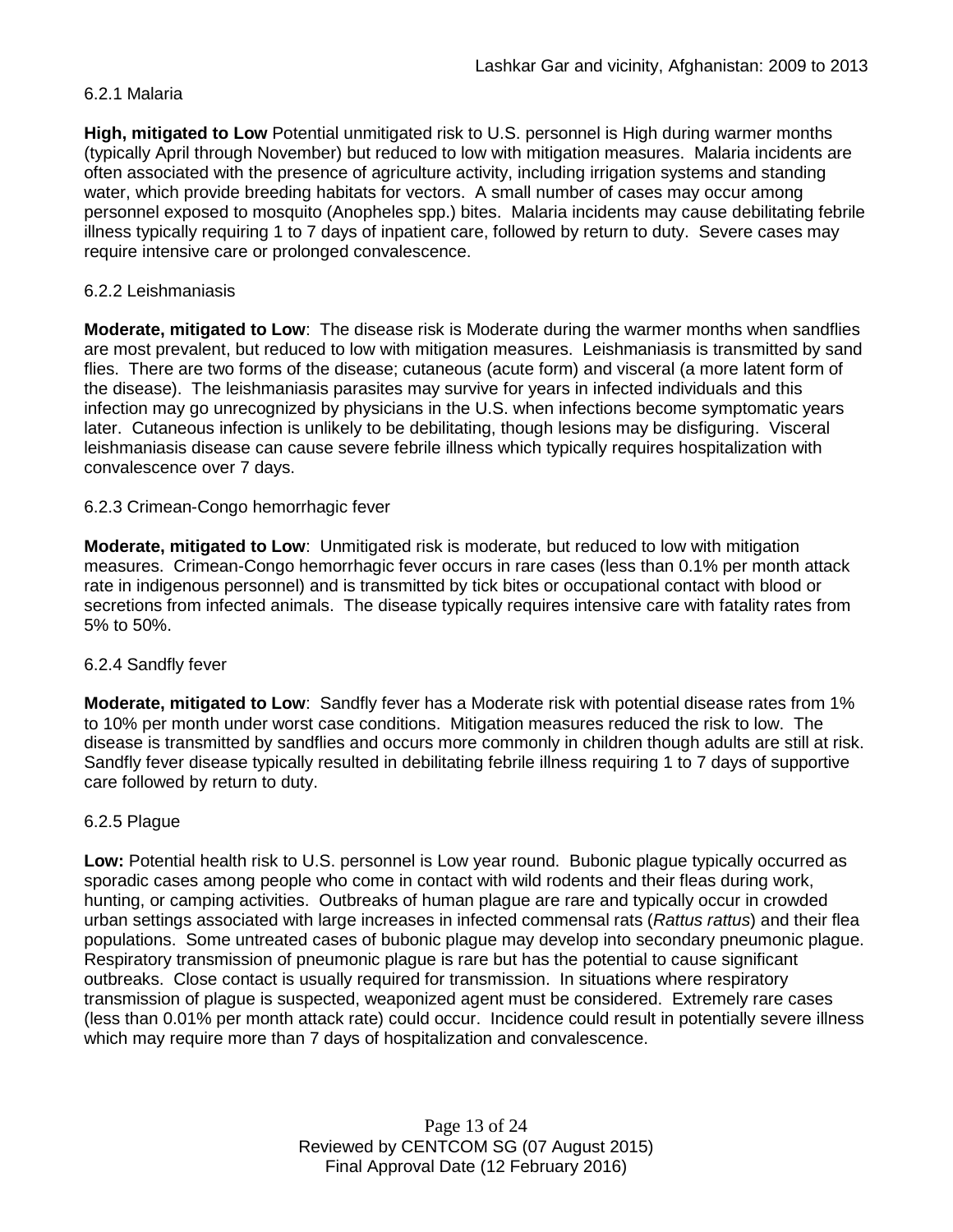### 6.2.6 Typhus-miteborne (scrub typhus**)**

**Moderate, mitigated to Low:** Potential health risk to U.S. personnel is Moderate during warmer months (typically March through November) when vector activity is highest. Mitigation measures reduced the risk to low. Mite-borne typhus is a significant cause of febrile illness in local populations with rural exposures in areas where the disease is endemic. Large outbreaks have occurred when non-indigenous personnel such as military forces enter areas with established local transmission. The disease is transmitted by the larval stage of trombiculid mites (chiggers), which are typically found in areas of grassy or scrubby vegetation, often in areas which have undergone clearing and regrowth. Habitats may include sandy beaches, mountain deserts, cultivated rice fields, and rain forests. Although data are insufficient to assess potential disease rates, attack rates can be very high (over 50%) in groups of personnel exposed to heavily infected "mite islands" in focal areas. The disease can cause debilitating febrile illness typically requiring 1 to 7 days of inpatient care, followed by return to duty.

### 6.2.7 West Nile fever

**Low**: West Nile fever is present. The disease is maintained by the bird population and transmitted to humans via mosquito vector. Typically, infections in young, healthy adults were asymptomatic although fever, headache, tiredness, body aches (occasionally with a skin rash on trunk of body), and swollen lymph glands can occur. This disease is associated with a low risk estimate.

### 6.2.8 Short -term health risks:

**Low:** The unmitigated health risk estimate is High for malaria (infection rate of less than 1% per month), Moderate for leishmaniasis-cutaneous (acute), Crimean-Congo hemorrhagic fever, sandfly fever, typhus-miteborne; and Low for, the plague and West Nile fever. Health risk is reduced to low by proper wear of the uniform, application of repellent to exposed skin, and appropriate chemoprophylaxis. Confidence in health risk estimate was high.

### 6.2.9 Long-term health risks:

**Low:** The unmitigated risk is moderate for leishmaniasis-visceral (chronic). Risk is reduced to Low by proper wear of the uniform and application of repellent to exposed skin. Confidence in the risk estimate is high.

#### 6.3 Water Contact Diseases

Operations or activities that involve extensive water contact may result in personnel being temporarily debilitated with leptospirosis in some locations. Leptospirosis health risk typically increases during flooding. In addition, although not specifically assessed in this document, bodies of surface water are likely to be contaminated with human and animal waste. Activities such as wading or swimming may result in exposures to enteric diseases such as diarrhea and hepatitis via incidental ingestion of water. Prolonged water contact also may lead to the development of a variety of potentially debilitating skin conditions such as bacterial or fungal dermatitis. Mitigation strategies were in place and included avoiding water contact and recreational water activities, proper wear of uniform (especially footwear), and protective coverings for cuts/abraded skin.

### 6.3.1 Leptospirosis

**Moderate, mitigated to Low**: Human infections occur seasonally (typically April through November) through exposure to water or soil contaminated by infected animals and is associated with wading, and

> Page 14 of 24 Reviewed by CENTCOM SG (07 August 2015) Final Approval Date (12 February 2016)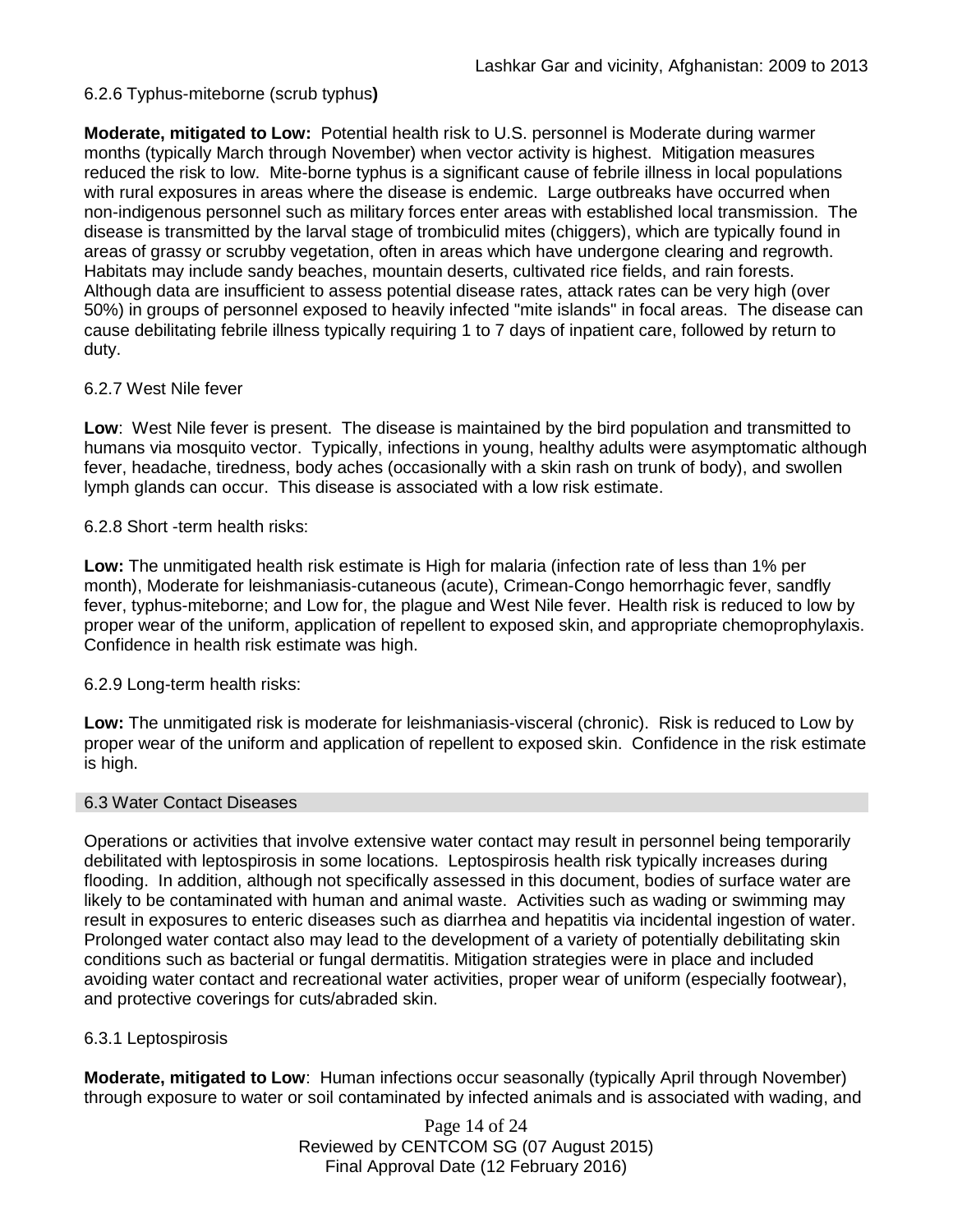swimming in contaminated, untreated open water. The occurrence of flooding after heavy rainfall facilitates the spread of the organism because as water saturates the environment leptospirosis present in the soil passes directly into surface waters. Leptospirosis can enter the body through cut or abraded skin, mucous membranes, and conjunctivae. Infection may also occur from ingestion of contaminated water. The acute, generalized illness associated with infection may mimic other tropical diseases (for example, dengue fever, malaria, and typhus), and common symptoms include fever, chills, myalgia, nausea, diarrhea, cough, and conjunctival suffusion. Manifestations of severe disease can include jaundice, renal failure, hemorrhage, pneumonitis, and hemodynamic collapse. Recreational activities involving extensive water contact may result in personnel being temporarily debilitated with leptospirosis. Incidence could result in debilitating febrile illness typically requiring 1 to 7 days of inpatient care, followed by return to duty; some cases may require prolonged convalescence. This disease is associated with a Moderate health risk estimate.

### 6.3.2 Short-term health risks:

**Low:** Unmitigated Health risk of leptospirosis is Moderate during warmer months. Mitigation measures reduce the risk to Low. Confidence in the health risk estimate is high.

6.3.3 Long-term health risks:

### **None identified based on available data.**

### 6.4 Respiratory Diseases

Although not specifically assessed in this document, deployed U.S. forces may be exposed to a wide variety of common respiratory infections in the local population. These include influenza, pertussis, viral upper respiratory infections, viral and bacterial pneumonia, and others. The U.S. military populations living in close-quarter conditions are at risk for substantial person-to-person spread of respiratory pathogens. Influenza is of particular concern because of its ability to debilitate large numbers of personnel for several days. Mitigation strategies were in place and included routine medical screenings, vaccination, enforcing minimum space allocation in housing units, implementing head-totoe sleeping in crowded housing units, implementation of proper personal protective equipment (PPE) when necessary for healthcare providers and detention facility personnel.

# 6.4.1 Tuberculosis (TB)

**Moderate, mitigated to Low:** Potential health risk to U.S. personnel is Moderate, mitigated to Low, year round. Transmission typically requires close and prolonged contact with an active case of pulmonary or laryngeal TB, although it also can occur with more incidental contact. The Army Surgeon General has defined increased risk in deployed Soldiers as indoor exposure to locals or third country nationals of greater than one hour per week in a highly endemic active TB region. Additional mitigation included active case isolation in negative pressure rooms, where available.

### 6.4.2 Meningococcal meningitis

**Low:** Meningococcal meningitis poses a Low risk and is transmitted from person to person through droplets of respiratory or throat secretions. Close and prolonged contact facilitates the spread of this disease. Meningococcal meningitis is potentially a very severe disease typically requiring intensive care; fatalities may occur in 5-15% of cases.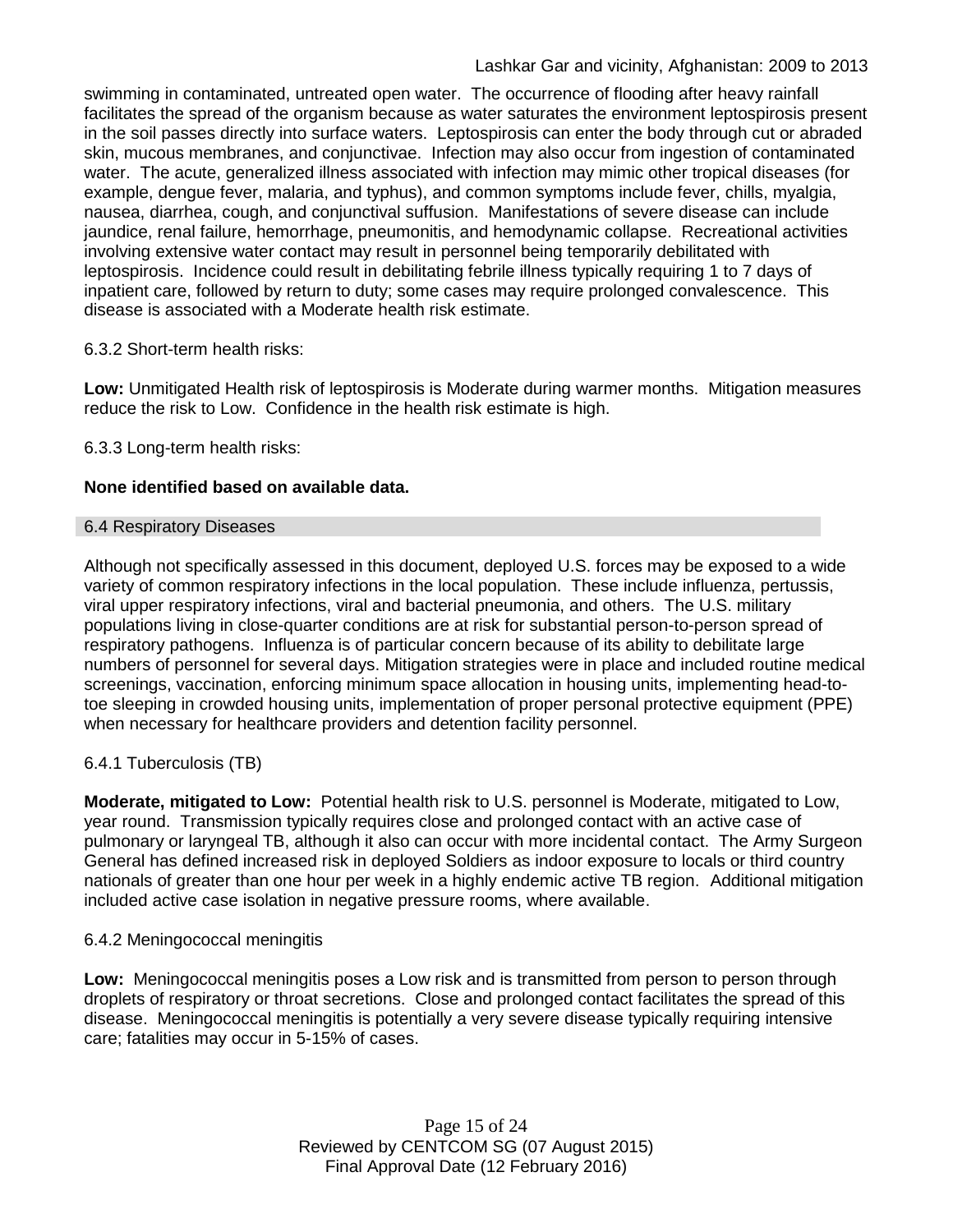### 6.4.3 Short-term health risks:

**Low:** Moderate (TB) to Low (for meningococcal meningitis). Overall risk was reduced to Low with mitigation measures. Confidence in the health risk estimate is high.

6.4.4 Long-term health risks:

**None identified based on available data.** Tuberculosis is evaluated as part of the post deployment health assessment (PDHA). A TB skin test is required post-deployment if potentially exposed and is based upon individual service policies.

#### 6.5 Animal-Contact Diseases

#### 6.5.1 Rabies

**Moderate, mitigated to Low:** Rabies posed a year-round moderate risk. Occurrence in local animals was well above U.S. levels due to the lack of organized control programs. Dogs are the primary reservoir of rabies in Afghanistan, and a frequent source of human exposure. Rabies is transmitted by exposure to the virus-laden saliva of an infected animal, typically through bites, but could occur from scratches contaminated with the saliva. An U.S. Army Soldier deployed to Afghanistan from May 2010 to May 2011 died of rabies in New York on 31 August 2011 (Reference 7). Laboratory results indicated the Soldier was infected from contact with a dog while deployed. Although the vast majority (>99%) of persons who develop rabies disease will do so within a year after a risk exposure, there have been rare reports of individuals presenting with rabies disease up to six years or more after their last known risk exposure. Mitigation strategies included command emphasis of CENTCOM GO 1B, reduction of animal habitats, active pest management programs, and timely treatment of feral animal scratches/bites.

#### 6.5.2 Anthrax

**Low:** Anthrax cases are rare in indigenous personnel, and pose a Low risk to U.S. personnel. Anthrax is a naturally occurring infection; cutaneous anthrax is transmitted by direct contact with infected animals or carcasses, including hides. Eating undercooked infected meat may result in contracting gastrointestinal anthrax. Pulmonary anthrax is contracted through inhalation of spores and is extremely rare. Mitigation measures included consuming approved food sources, proper food preparation and cooking temperatures, avoidance of animals and farms, dust abatement when working in these areas, vaccinations, and proper PPE for personnel working with animals.

#### 6.5.3 Q-Fever

**Moderate, mitigated to Low:** Potential health risk to U.S. personnel is Moderate, but mitigated to Low, year round. Rare cases are possible among personnel exposed to aerosols from infected animals, with clusters of cases possible in some situations. Significant outbreaks (affecting 1-50%) can occur in personnel with heavy exposure to barnyards or other areas where animals are kept. Unpasteurized milk may also transmit infection. The primary route of exposure is respiratory, with an infectious dose as low as a single organism. Incidence could result in debilitating febrile illness, sometimes presenting as pneumonia, typically requiring 1 to 7 days of inpatient care followed by return to duty. Mitigation strategies in place as listed in paragraph 6.5.2 except for vaccinations.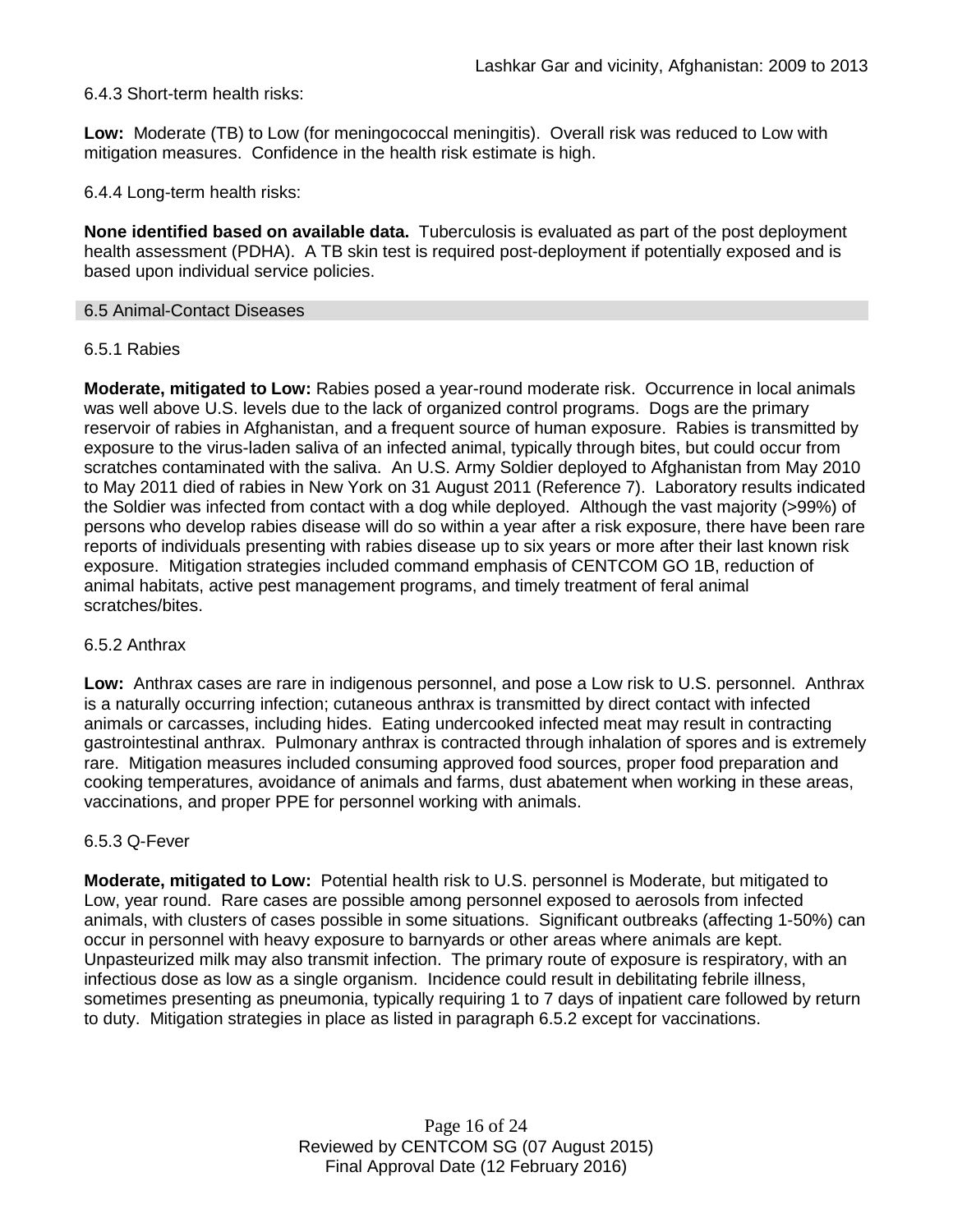### 6.5.4 H5N1 avian influenza

**Low:** Potential health risk to U.S. personnel is Low. Although H5N1 avian influenza (AI) is easily transmitted among birds, bird-to-human transmission is extremely inefficient. Human-to-human transmission appears to be exceedingly rare, even with relatively close contact. Extremely rare cases (less than 0.01% per month attack rate) could occur. Incidence could result in very severe illness with fatality rate higher than 50 percent in symptomatic cases. Mitigation strategies included avoidance of birds/poultry and proper cooking temperatures for poultry products.

### 6.5.5 Short-term health risks:

**Low:** The short-term unmitigated risk is Moderate for rabies, and Q-fever, to Low for anthrax, and H5N1 avian influenza. Mitigation measures reduced the overall risk to Low.Confidence in risk estimate is high.

6.5.6 Long-term health risks:

**Low:** A Low long term risk exists for rabies because, in rare cases, the incubation period for rabies can be several years.

### **7 Venomous Animal/Insect**

All information was taken directly from the Armed Forces Pest Management Board (Reference 8) and the Clinical Toxicology Resources web site from the University of Adelaide, Australia (Reference 9). The species listed below have home ranges that overlap the location of FOB Lashkar Gar and vicinity, and may present a health risk if they are encountered by personnel. See Section 9 for more information about pesticides and pest control measures.

### 7.1 Spiders

• *Latrodectus dahlia* (widow spider): Severe envenoming possible, potentially lethal. However, venom effects are mostly minor and even significant envenoming is unlikely to be lethal.

### 7.2 Scorpions

• *Androctonus amoreuxi* and *Androctonus baluchicus*: Severe envenoming possible, potentially lethal. Severe envenoming may produce direct or indirect cardio toxicity, with cardiac arrhythmias, cardiac failure. Hypovolaemic hypotension possible in severe cases due to fluid loss through vomiting and sweating.

• *Mesobuthus caucasicus, Mesobuthus eupeus, Mesobuthus macmahoni, Orthochirus bicolor, Orthochirus danielleae*, *Orthochirus erardi*, *Orthochirus Jalalabadensis, Orthochirus pallidus, Orthochirus scrobiculosus* and *Sassanidotus gracilis*: There are a number of dangerous Buthid scorpions, but there are also some known to cause minimal effects only. Without clinical data it is unclear where these species fit within that spectrum.

• *Hottentotta alticola* and *Hottentotta saulcyi*: Moderate envenoming possible but unlikely to prove lethal. Stings by these scorpions are likely to cause only short lived local effects, such as pain, without systemic effects.

> Page 17 of 24 Reviewed by CENTCOM SG (07 August 2015) Final Approval Date (12 February 2016)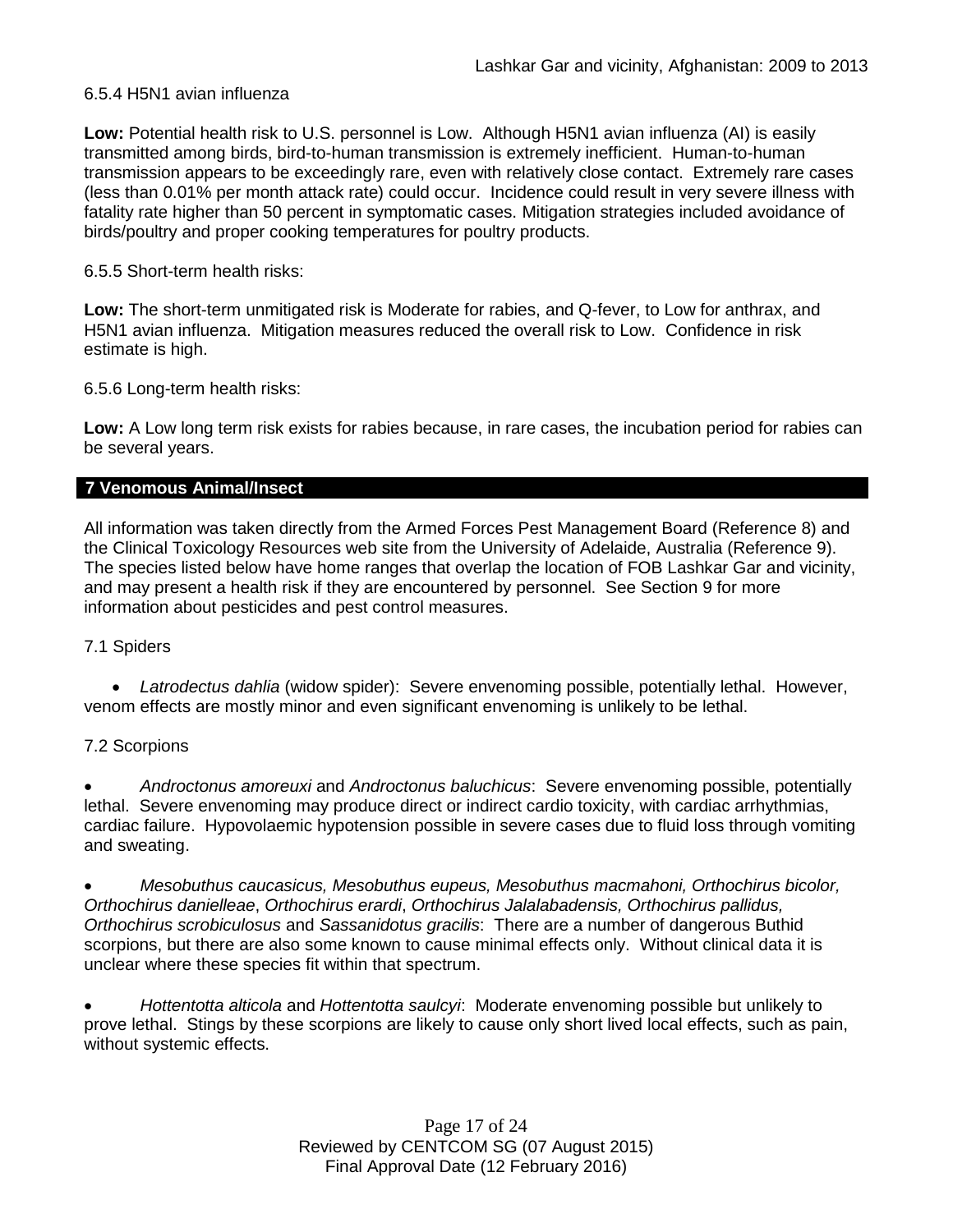### 7.3 Snakes

• *Echis multisquamatus* (central Asian saw-scaled viper) and *Echis sochureki* (Sochurek's sawscaled viper): Severe envenoming possible, potentially lethal. Bites may cause moderate to severe coagulopathy and haemorrhagins causing extensive bleeding.

• *Eristocophis mcmahoni* (McMahon's Viper): Severe envenoming possible, potentially lethal. Mild to Moderate neurotoxic effects may occur.

• *Hemorrhis ravergieri* (mountain racer), *Psammophis leithii* and *Psammophis lineolatus* (Teer snake): Unlikely to cause significant envenoming. Bites require symptomatic treatment only.

• *Platyceps rhodorachis* (Jan's desert racer): Mild envenoming only, not likely to prove lethal. Requires symptomatic treatment only.

7.4 Short-term health risk:

**Low:** If encountered, effects of venom vary with species from mild localized swelling (e.g. widow spider) to potentially lethal effects (e.g., McMahon's Viper). See effects of venom above. Mitigation strategies included avoiding contact, proper wear of uniform (especially footwear), and timely medical treatment. Confidence in the health risk estimate is low (Reference 4, Table 3-6).

7.5 Long-term health risk:

### **None identified.**

### **8 Heat/Cold Stress**

#### 8.1 Heat

Average monthly peak temperature during the summer months (June – September) was 104.4 degrees Fahrenheit ( ${}^{\circ}$ F). The health risk of heat stress/injury based on temperatures alone is Low (< 78  ${}^{\circ}$ F) from November – March, Moderate (78-81.9°F) in October, high (82-87.9°F) in April, and extremely high (≥ 88°F) from May – September. However, work intensity and clothing/equipment worn pose greater health risk of heat stress/injury than environmental factors alone (Reference 10). Managing risk of hot weather operations included monitoring work/rest periods, proper hydration, and taking individual risk factors (e.g., acclimation, weight, and physical conditioning) into consideration. Risk of heat stress/injury was reduced with preventive measures.

### 8.1.1 Short-term health risk:

**Low to Extremely High, mitigated to Low:** The risk of heat injury was reduced to low through preventive measures such as work/rest cycles, proper hydration and nutrition, and monitoring Wet Bulb Globe Temperature (WBGT). Risk of heat injury in unacclimatized or susceptible populations (older than 45, previous history of heat injury, poor physical condition, underlying medical/health conditions), and those under operational constraints (equipment, PPE, vehicles) is Extremely High from May – September, High in April, Moderate in October, and Low from November – March. Confidence in the health risk estimate is low (Reference 4, Table 3-6).

8.1.2 Long-term health risk:

**Low:** The long-term risk is Low. However, the risk may be greater for certain susceptible persons–

Page 18 of 24 Reviewed by CENTCOM SG (07 August 2015) Final Approval Date (12 February 2016)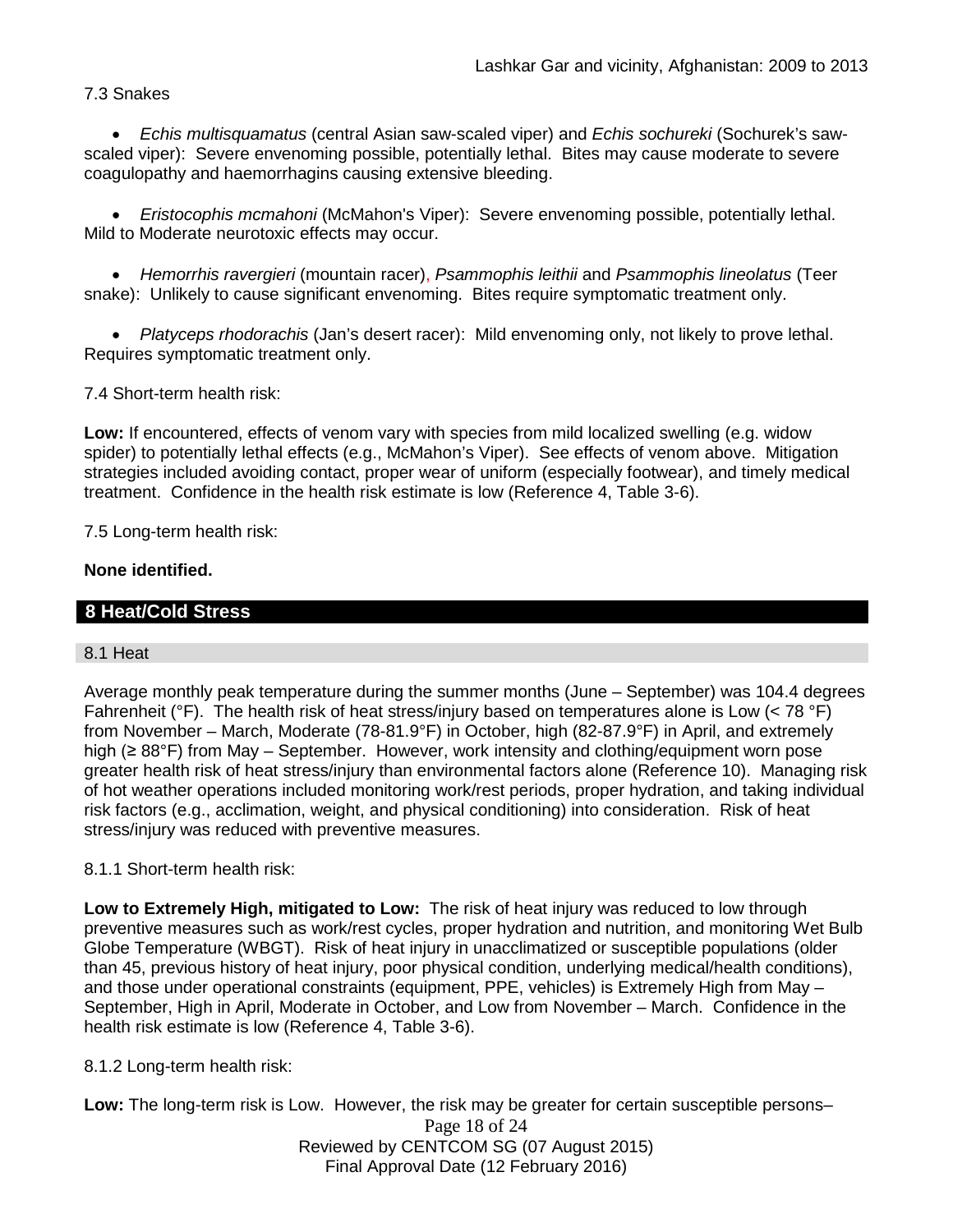those older (i.e., greater than 45 years), in lesser physical shape, or with underlying medical/health conditions. Long-term health implications from heat injuries are rare but may occur, especially from more serious injuries such as heat stroke. It is possible that high heat in conjunction with various chemical exposures may increase long-term health risks, though specific scientific evidence is not conclusive. Confidence in these risk estimates is medium (Reference 4, Table 3-6).

#### 8.2 Cold

### 8.2.1 Short-term health risks:

Winter (December - March) mean daily minimum temperatures range from 33.8 °F to 36.3°F based on historical climatological data. Because even on warm days a significant drop in temperature after sunset by as much as 40 °F can occur, there is a risk of cold stress/injury from September – April. The risk assessment for Non-Freezing Cold Injuries (NFCI), such as chilblain, trench foot, and hypothermia, is Low based on historical temperature and precipitation data. Frostbite is unlikely to occur because temperatures rarely drop below freezing. However, personnel may encounter significantly lower temperatures during field operations at higher altitudes. As with heat stress/injuries, cold stress/injuries are largely dependent on operational and individual factors instead of environmental factors alone (Reference 10).

**Low:** The health risk of cold injury is Low. Confidence in the health risk estimate is medium.

8.2.2 Long-term health risk:

**Low:** The health risk of cold injury is Low. Confidence in the health risk estimate is high.

# **9 Noise**

#### 9.1 Continuous

Generators were noted in the Occupational and Environmental Health and Safety Assessments on several of the FOBs, however no noise measurements were recorded (Reference 1). It was also noted soldiers had and were using appropriate protective equipment.

9.1.1 Short and long-term health risks:

### **Not evaluated**

9.2 Impulse

No specific hazard sources were documented in the DOEHRS or MESL from 20 September 2009 through 28 March 2013.

9.2.1 Short-term and Long-term health risks:

#### **Not evaluated**.

#### **10 Unique Incidents/Concerns**

10.1 Potential environmental contamination sources

DoD personnel are exposed to various chemical, physical, ergonomic, and biological hazards in the

Page 19 of 24 Reviewed by CENTCOM SG (07 August 2015) Final Approval Date (12 February 2016)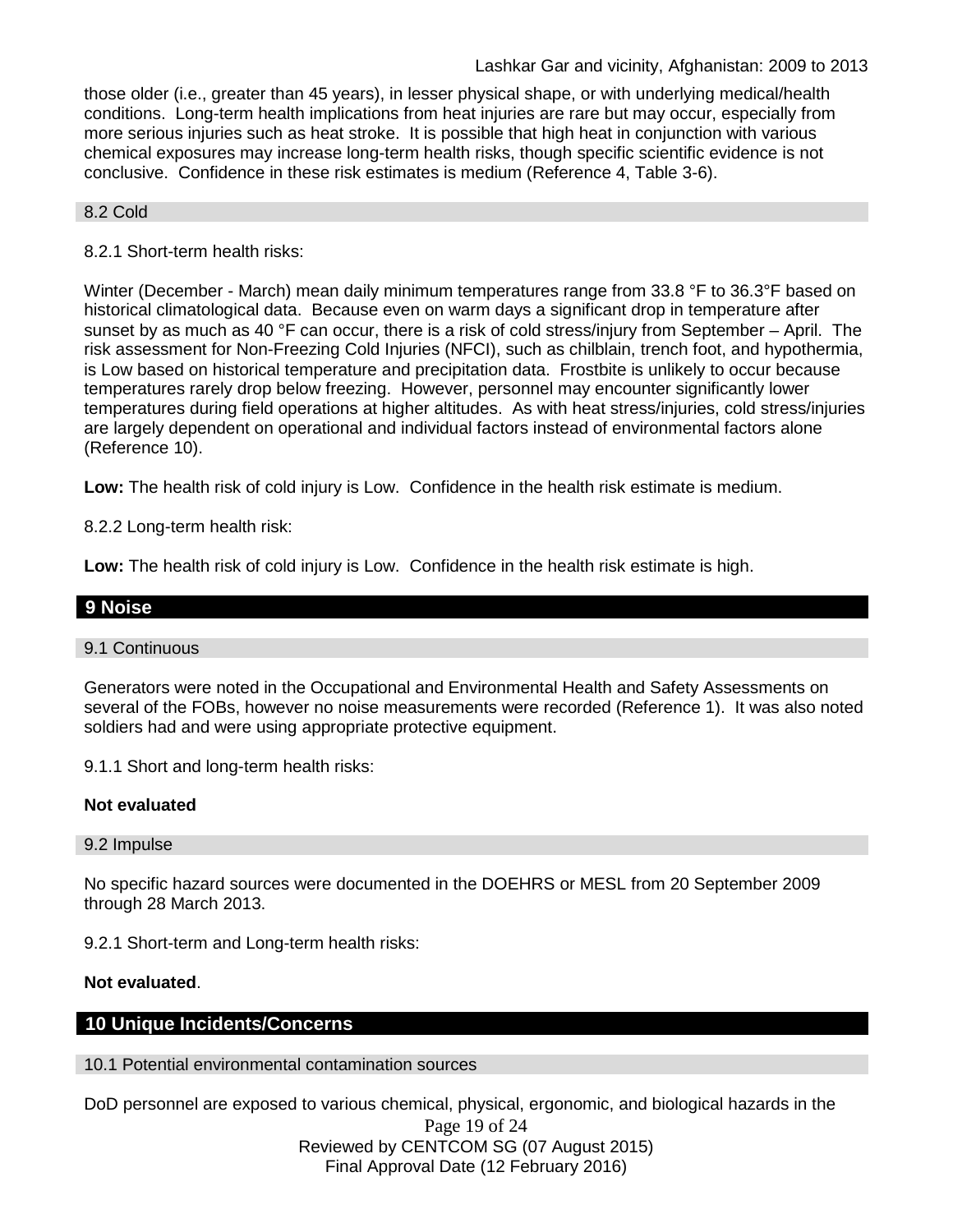course of performing their mission. These types of hazards depend on the mission of the unit and the operations and tasks which the personnel are required to perform to complete their mission. The health risk associated with these hazards depends on a number of elements including what materials are used, how long the exposure last, what is done to the material, the environment where the task or operation is performed, and what controls are used. The hazards can include exposures to heavy metal particulates (e.g., lead, cadmium, manganese, chromium, and iron oxide), solvents, fuels, oils, and gases (e.g., carbon monoxide, carbon dioxide, oxides of nitrogen, and oxides of sulfur). Most of these exposures occur when performing maintenance task such as painting, grinding, welding, engine repair, or movement through contaminated areas. Exposures to these occupational hazards can occur through inhalation (air), skin contact, or ingestion; however exposures through air are generally associated with the highest health risk.

### 10.2 Waste Sites/Waste Disposal

No specific hazards were documented in the DOEHRS or MESL from 20 September 2009 through 28 March 2013.

### 10.3 Fuel/petroleum products/industrial chemical spills

No specific hazard sources were documented in the DOEHRS or MESL from 20 September 2009 through 28 March 2013.

#### 10.4 Pesticides/Pest Control:

The health risk of exposure to pesticide residues is considered within the framework of typical residential exposure scenarios, based on the types of equipment, techniques, and pesticide products that have been employed, such as enclosed bait stations for rodenticides, various handheld equipment for spot treatments of insecticides and herbicides, and a number of ready-to-use (RTU) methods such as aerosol cans and baits. The control of rodents required the majority of pest management inputs, with the acutely toxic rodenticides staged as solid formulation lethal baits placed in tamper-resistant bait stations indoors and outdoors throughout cantonment areas. Nuisance insects, including biting and stinging insects such as bees, wasps, and ants, also required significant pest management inputs. Use of pesticides targeting against these pests generally involved selection of compounds with low mammalian toxicity and short-term residual using pinpoint rather than broadcast application techniques. No specific hazard sources were documented in DOEHRS or MESL data portal. A total of 45 monthly pesticide application reports in the MESL data portal for FOBs Fiddlers Green, Geronimo and Nolay (December 2009 to March 2013) list the usage of pesticides on the site. For each pesticide product applied during this period, the EPA approved label has been archived, providing a framework how each pesticide handled and applied (see below).

### 10.4.1 Rodenticides

Brodifacoum and Bromadiolone were used to control rodents.

### 10.4.2 Insecticides

Insecticides used to control ants, bees, crickets, fleas, flies, lice, mosquitoes, spiders, termites, and wasps incude: d-trans Allethrin, Phenothrin, Imidacloprid, Z- 9- Tricosene, Lambda-cyhalothrin, Hydramethylnon, Methomyl, Fipronil, Abamectin B1, ß-Cyfluthrin, (S)-Methoprene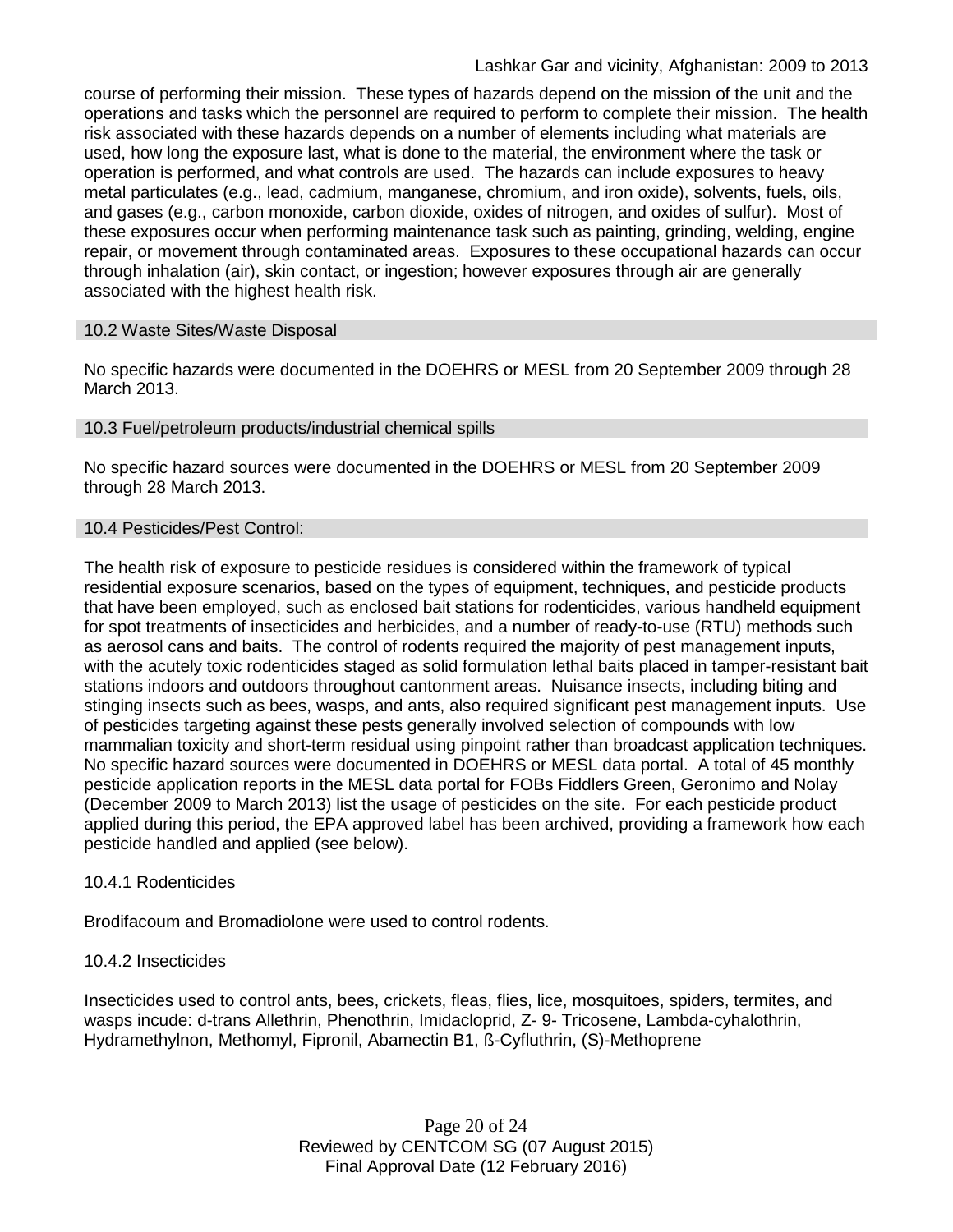10.4.3 Short-term and Long-term health risks

**Low:** Long term health risk is Low. Confidence in the health risk assessment is medium (Reference 4, Table 3-6).

10.5 Asbestos

No specific hazard sources were documented in the DOEHRS or MESL from 20 September 2009 through 28 March 2013.

### 10.6 Lead Based Paint

No specific hazard sources were documented in the DOEHRS or MESL from 20 September 2009 through 28 March 2013.

### 10.7 Burn Pit

Burn pits were operating on FOB Geronimo and FOB Fiddlers Green. Samples taken near these burn pits are discussed below.

10.7.1 Particulate matter, less than 2.5 micrometers (PM<sub>2.5</sub>)

10.7.2 Exposure Guidelines:

Short Term (24-hour)  $PM_{2.5}$  ( $\mu$ g/m<sup>3</sup>):

- 
- 
- Critical MEG  $=$  500

10.7.2.1 Sample data/Notes:

A total of one valid PM<sub>2.5</sub> air sample was collected from FOB Fiddlers Green on 24 October 2009 with a concentration of 104  $\mu$ g/m<sup>3</sup>.

A total of one valid  $PM<sub>2.5</sub>$  air sample was collected from FOB Geronimo on 18 October 2009 with a concentration of 76  $\mu$ g/m<sup>3</sup>.

10.7.2.2 Short-term health risks:

The concentrations of  $PM<sub>2.5</sub>$  near the Fiddlers Green and Geronimo burn pits were above the 24 hour Negligible MEG, however further evaluation could not be completed because only one sample was taken near each burn pit.

10.7.2.3 Long-term health risk:

The concentrations of  $PM_{2.5}$  at the Fiddlers Green and Geronimo burn pits were above the 1 year Marginal MEG, however further evaluation could not be completed because only one sample was taken near each burn pit.

> Page 21 of 24 Reviewed by CENTCOM SG (07 August 2015) Final Approval Date (12 February 2016)

): Long-term (1year)  $PM_{2.5}$  MEGs (µg/m<sup>3</sup>):

- Negligible MEG = 65 Negligible MEG = 15
- Marginal MEG =  $250$  Marginal MEG =  $65$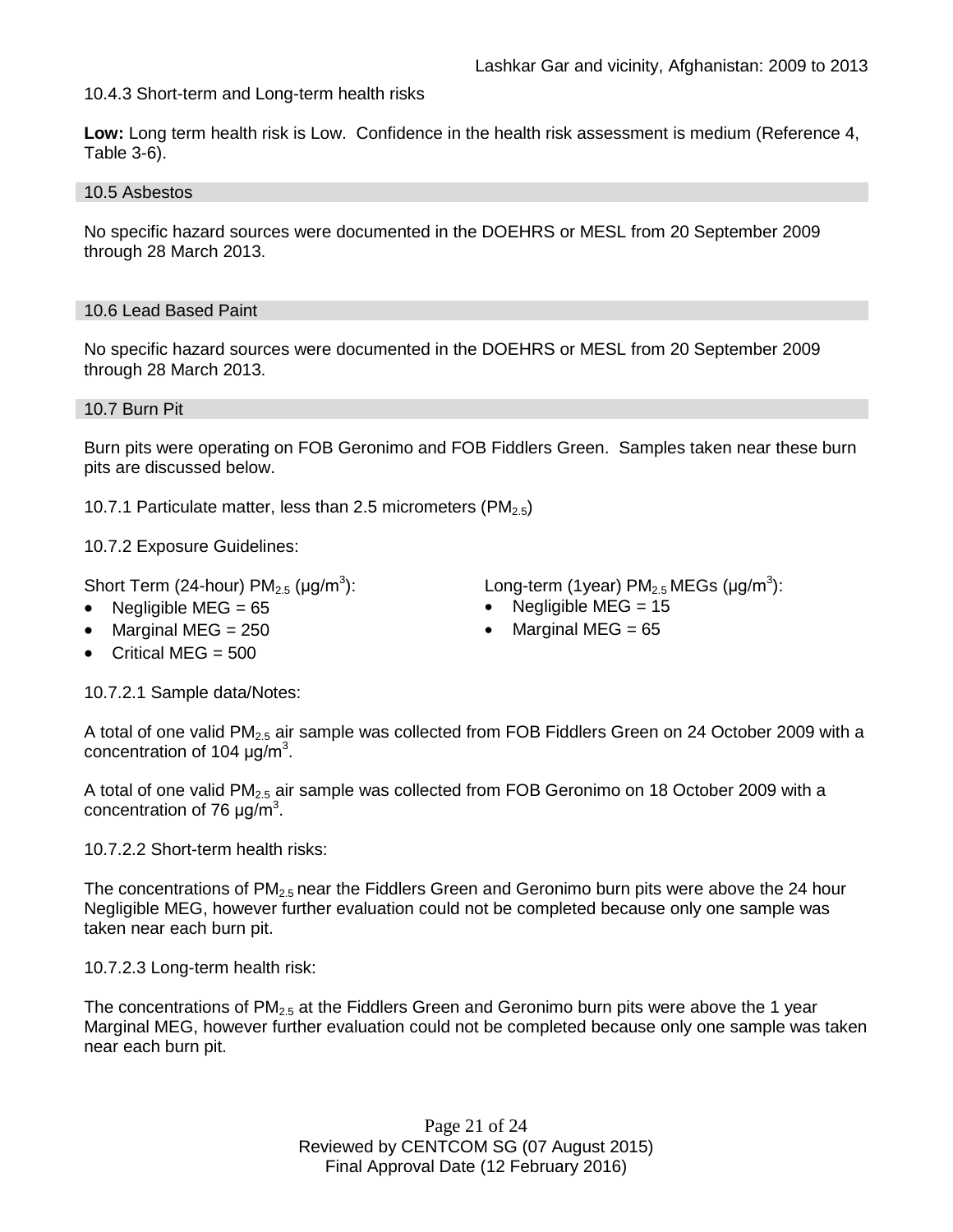#### 10.7.3 Burn Pits Information

While not specific to FOB Lashkar Gar and vicinity, the consolidated epidemiological and environmental sampling and studies on burn pits that have been conducted as of the date of this publication have been unable to determine whether an association does or does not exist between exposures to emissions from the burn pits and long-term health effects (Reference 11). The Institute of Medicine committee's (Reference 11) review of the literature and the data suggests that service in Iraq or Afghanistan (i.e., a broader consideration of air pollution than exposure only to burn pit emissions) may be associated with long-term health effects, particularly in susceptible (e.g., those who have asthma) or highly exposed subpopulations, such as those who worked at or near the burn pit. Such health effects would be due mainly to high ambient concentrations of PM from both natural and anthropogenic sources, including military sources. If that broader exposure to air pollution turns out to be relevant, potentially related health effects of concern are respiratory and cardiovascular effects and cancer. Susceptibility to the PM health effects could be exacerbated by other exposures, such as stress, smoking, local climatic conditions, and co-exposures to other chemicals that affect the same biologic or chemical processes. Individually, the chemicals measured at burn pit sites in the study were generally below concentrations of health concern for general populations in the United States. However, the possibility of exposure to mixtures of the chemicals raises the potential for health outcomes associated with cumulative exposure to combinations of the constituents of burn pit emissions and emissions from other sources.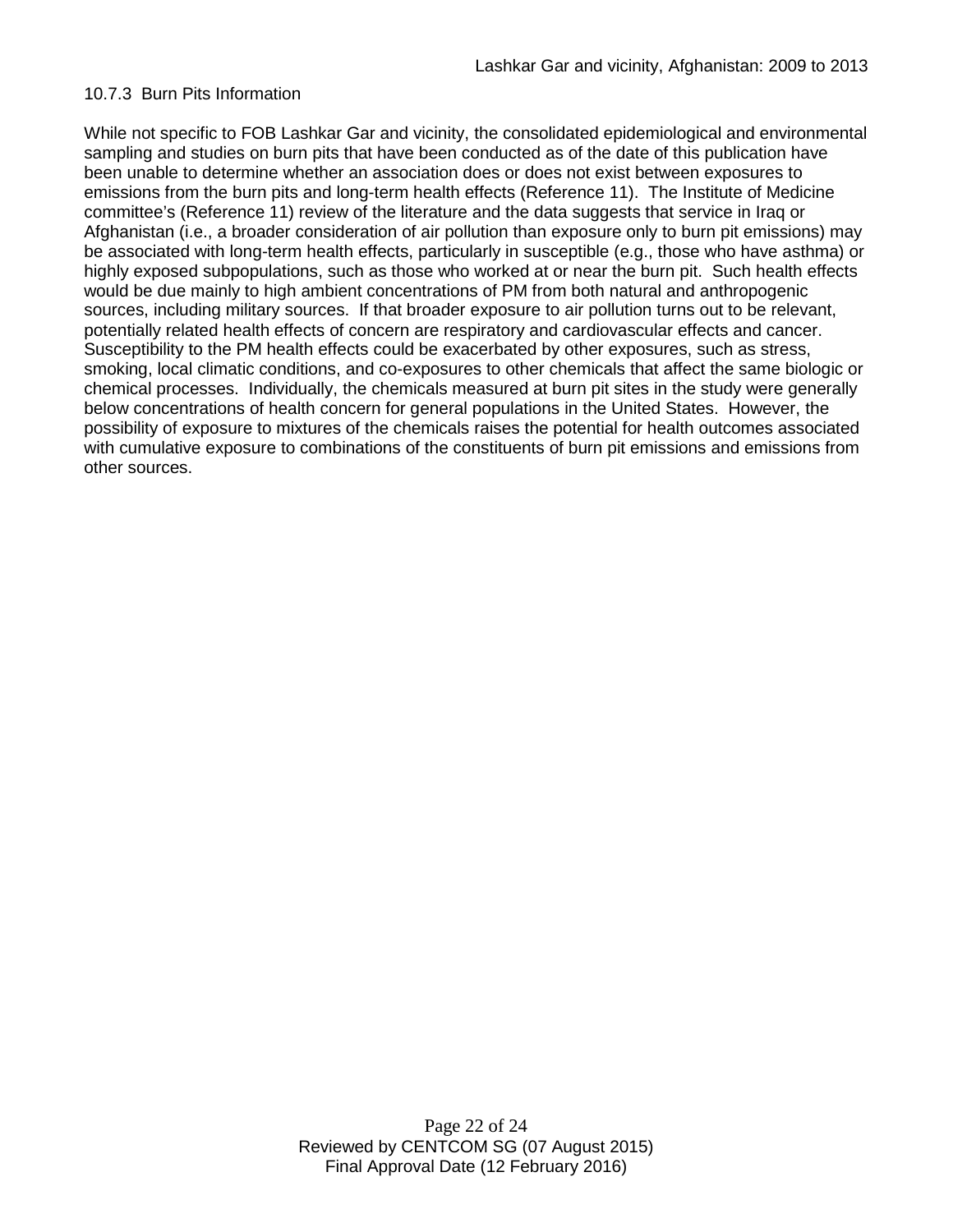### **11 References[1](#page-22-0)**

 $\overline{a}$ 

- 1. Defense Occupational and Environmental Health Readiness System (referred to as the DOEHRS-EH database) at https://doehrs-ih.csd.disa.mil/Doehrs/. Department of Defense (DoD) Instruction 6490.03, Deployment Health, 2006.
- 2. DoDI 6055.05, Occupational and Environmental Health, 2008.
- 3. Joint Staff Memorandum (MCM) 0017-12, Procedures for Deployment Health Surveillance, 2012.
- 4. USAPHC TG230, June 2013 Revision.
- 5. DoD MESL Data Portal: https://mesl.apgea.army.mil/mesl/.Some of the data and reports used may be classified or otherwise have some restricted distribution.
- 6. Modification 12 to United States Central Command Individual Protection and Individual Unit Deployment Policy, 02 December 2013.
- 7. CDC. 2012. Morbidity and Mortality Weekly Report. Imported Human Rabies in a U.S. Army Soldier. May 4, 2012. 61(17); 302-305.
- 8. Armed Forces Pest Management Board: http://www.afpmb.org/content/venomous-animalscountry#Afghanistan. U.S. Army Garrison - Forest Glen, Silver Spring, MD.
- 9. Clinical Toxinology Resources: http://www.toxinology.com/. University of Adelaide, Australia.
- 10. Goldman RF. 2001. Introduction to heat-related problems in military operations. In: Textbook of military medicine: medical aspects of harsh environments Vol. 1, Pandolf KB, and Burr RE (Eds.), Office of the Surgeon General, Department of the Army, Washington DC.
- 11. IOM (Institute of Medicine). 2011. Long-term health consequences of exposure to burn pits in Iraq and Afghanistan. Washington, DC: The National Academies Press.

Page 23 of 24 Reviewed by CENTCOM SG (07 August 2015) Final Approval Date (12 February 2016)

<span id="page-22-0"></span> $1$  NOTE. The data are currently assessed using the 2013 TG230. The general method involves an initial review of the data which eliminates all chemical substances not detected above 1-yr negligible MEGs. Those substances screened out are not considered acute or chronic health hazards so are not assessed further. For remaining substances, acute and chronic health effects are evaluated separately for air water (soil is only evaluated for long term risk). This is performed by deriving separate short-term and long term population exposure level and estimates (referred to as population exposure point concentrations (PEPC)) that are compared to MEGs derived for similar exposure durations. If less than or equal to negligible MEG the risk is Low. If levels are higher than negligible then there is a chemical-specific toxicity and exposure evaluation by appropriate SMEs, which includes comparison to any available marginal, critical or catastrophic MEGs. For drinking water 15 L/day MEGs are used for the screening while site specific 5-15 L/day are used for more detailed assessment. For nondrinking water (such as that used for personal hygiene or cooking) the 'consumption rate' is limited to 2 L/day (similar to the EPA) which is derived by multiplying the 5 L/day MEG by a factor of 2.5. This value is used to conservatively assess non drinking uses of water.